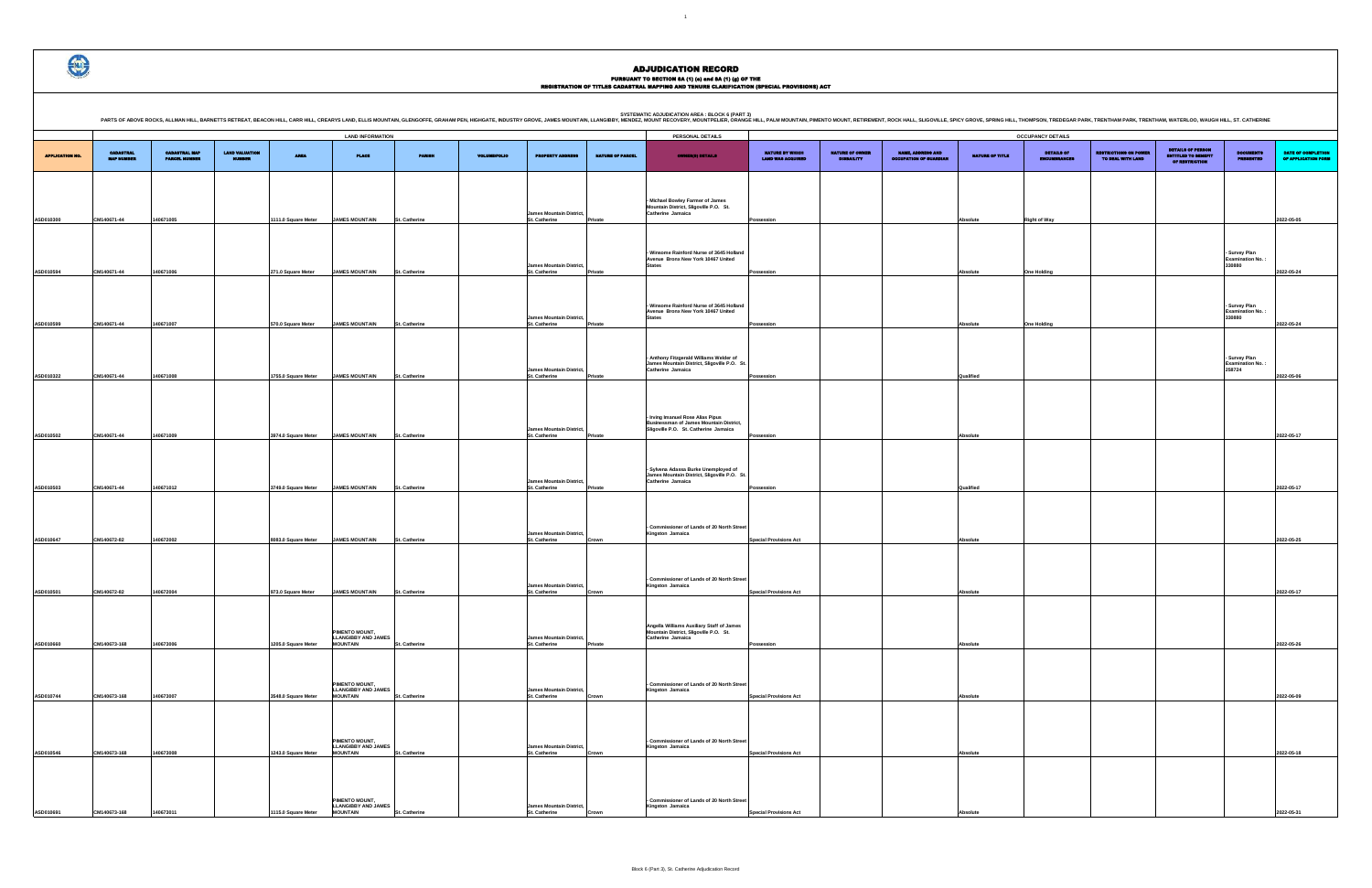PURSUANT TO SECTION 8A (1) (e) and 8A (1) (g) OF THE<br>REGISTRATION OF TITLES CADASTRAL MAPPING AND TENURE CLARIFICATION (SPECIAL PROVISIONS) ACT

|                                             |                                      |                                                    |                        | <b>OCCUPANCY DETAILS</b>          |                                                   |                                                                          |                                      |                                           |
|---------------------------------------------|--------------------------------------|----------------------------------------------------|------------------------|-----------------------------------|---------------------------------------------------|--------------------------------------------------------------------------|--------------------------------------|-------------------------------------------|
| NATURE BY WHICH<br><b>LAND WAS ACQUIRED</b> | NATURE OF OWNER<br><b>DISBAILITY</b> | NAME, ADDRESS AND<br><b>OCCUPATION OF GUARDIAN</b> | <b>NATURE OF TITLE</b> | DETAILS OF<br><b>ENCUMBRANCES</b> | <b>RESTRICTIONS ON POWER</b><br>TO DEAL WITH LAND | <b>DETAILS OF PERSON</b><br><b>ENTITLED TO BEMEFIT</b><br>OF RESTRICTION | <b>DOCUMENTS</b><br><b>PRESENTED</b> | DATE OF COMPLETION<br>OF APPLICATION FORM |
|                                             |                                      |                                                    |                        |                                   |                                                   |                                                                          |                                      |                                           |
|                                             |                                      |                                                    |                        |                                   |                                                   |                                                                          |                                      |                                           |
| <b>Special Provisions Act</b>               |                                      |                                                    | Absolute               |                                   |                                                   |                                                                          |                                      | 2022-04-29                                |
|                                             |                                      |                                                    |                        |                                   |                                                   |                                                                          |                                      |                                           |
|                                             |                                      |                                                    |                        |                                   |                                                   |                                                                          |                                      |                                           |
|                                             |                                      |                                                    |                        |                                   |                                                   |                                                                          |                                      |                                           |
| Possession                                  |                                      |                                                    | Absolute               |                                   |                                                   |                                                                          |                                      | 2022-04-29                                |
|                                             |                                      |                                                    |                        |                                   |                                                   |                                                                          |                                      |                                           |
|                                             |                                      |                                                    |                        | One Holding and Right of          |                                                   |                                                                          |                                      |                                           |
| <b>Special Provisions Act</b>               |                                      |                                                    | Absolute               | Way 3.7m wide                     |                                                   |                                                                          |                                      | 2022-04-29                                |
|                                             |                                      |                                                    |                        |                                   |                                                   |                                                                          |                                      |                                           |
|                                             |                                      |                                                    |                        |                                   |                                                   |                                                                          |                                      |                                           |
| <b>Special Provisions Act</b>               |                                      |                                                    | Absolute               | <b>One Holding</b>                |                                                   |                                                                          |                                      | 2022-04-29                                |
|                                             |                                      |                                                    |                        |                                   |                                                   |                                                                          |                                      |                                           |
|                                             |                                      |                                                    |                        |                                   |                                                   |                                                                          |                                      |                                           |
| Possession                                  |                                      |                                                    | Absolute               |                                   |                                                   |                                                                          |                                      | 2022-05-24                                |
|                                             |                                      |                                                    |                        |                                   |                                                   |                                                                          |                                      |                                           |
|                                             |                                      |                                                    |                        |                                   |                                                   |                                                                          |                                      |                                           |
| Possession                                  |                                      |                                                    | Absolute               |                                   |                                                   |                                                                          |                                      | 2022-04-26                                |
|                                             |                                      |                                                    |                        |                                   |                                                   |                                                                          |                                      |                                           |
|                                             |                                      |                                                    |                        |                                   |                                                   |                                                                          |                                      |                                           |
|                                             |                                      |                                                    |                        |                                   |                                                   |                                                                          |                                      |                                           |
| <b>Special Provisions Act</b>               |                                      |                                                    | Absolute               |                                   |                                                   |                                                                          |                                      | 2022-04-28                                |
|                                             |                                      |                                                    |                        |                                   |                                                   |                                                                          |                                      |                                           |
|                                             |                                      |                                                    |                        |                                   |                                                   |                                                                          |                                      |                                           |
| <b>Special Provisions Act</b>               |                                      |                                                    | Absolute               |                                   |                                                   |                                                                          |                                      | 2022-06-01                                |
|                                             |                                      |                                                    |                        |                                   |                                                   |                                                                          |                                      |                                           |
|                                             |                                      |                                                    |                        |                                   |                                                   |                                                                          |                                      |                                           |
| <b>Special Provisions Act</b>               |                                      |                                                    | Absolute               |                                   |                                                   |                                                                          |                                      | 2022-04-27                                |
|                                             |                                      |                                                    |                        |                                   |                                                   |                                                                          |                                      |                                           |
|                                             |                                      |                                                    |                        |                                   |                                                   |                                                                          |                                      |                                           |
| Possession                                  |                                      |                                                    | Absolute               |                                   |                                                   |                                                                          |                                      | 2022-05-19                                |
|                                             |                                      |                                                    |                        |                                   |                                                   |                                                                          |                                      |                                           |
|                                             |                                      |                                                    |                        |                                   |                                                   |                                                                          |                                      |                                           |
| Possession                                  |                                      |                                                    | Absolute               |                                   |                                                   |                                                                          |                                      | 2022-05-31                                |
|                                             |                                      |                                                    |                        |                                   |                                                   |                                                                          |                                      |                                           |
|                                             |                                      |                                                    |                        |                                   |                                                   |                                                                          |                                      |                                           |
| Possession                                  |                                      |                                                    | Absolute               | Right of Way 3m wide              |                                                   |                                                                          |                                      | 2022-05-19                                |

|                        | PARTS OF ABOVE ROCKS, ALLMAN HILL, BARNETTS RETREAT, BEACON HILL, CARR HILL, CREARYS LAND, ELLIS MOUNTAIN, GLENGOFFE, GRAHAM PEN, HIGHGATE, INDUSTRY GROVE, JAMES MOUNTAIN, LLANGIBBY, MENDEZ, MOUNT RECOVERY, MOUNT RECOVERY,<br><b>CADASTRAL MAP</b><br><b>CABASTRAL</b><br><b>MAP NUMBER</b> |                      |                       |                     | <b>LAND INFORMATION</b>                                                   |               |                     |                                                  |                         | PERSONAL DETAILS                                                                                  |                                             |                                      |                                                    |                        | <b>OCCUPANCY DETAILS</b>        |
|------------------------|-------------------------------------------------------------------------------------------------------------------------------------------------------------------------------------------------------------------------------------------------------------------------------------------------|----------------------|-----------------------|---------------------|---------------------------------------------------------------------------|---------------|---------------------|--------------------------------------------------|-------------------------|---------------------------------------------------------------------------------------------------|---------------------------------------------|--------------------------------------|----------------------------------------------------|------------------------|---------------------------------|
|                        |                                                                                                                                                                                                                                                                                                 |                      |                       |                     |                                                                           |               |                     |                                                  |                         |                                                                                                   |                                             |                                      |                                                    |                        |                                 |
| <b>APPLICATION NO.</b> |                                                                                                                                                                                                                                                                                                 | <b>PARCEL NUMBER</b> | <b>LAND VALUATION</b> | <b>AREA</b>         | <b>PLACE</b>                                                              | PARISH        | <b>VOLUME/FOLIO</b> | <b>PROPERTY ADDRESS</b>                          | <b>NATURE OF PARCEL</b> | <b>OWNER(8) DETAILS</b>                                                                           | NATURE BY WHICH<br><b>LAND WAS ACQUIRED</b> | NATURE OF OWNER<br><b>DISBAILITY</b> | NAME, ADDRESS AND<br><b>OCCUPATION OF GUARDIAN</b> | <b>NATURE OF TITLE</b> | DETAILS OF<br><b>ENCUMBRANC</b> |
|                        |                                                                                                                                                                                                                                                                                                 |                      |                       |                     |                                                                           |               |                     |                                                  |                         |                                                                                                   |                                             |                                      |                                                    |                        |                                 |
|                        |                                                                                                                                                                                                                                                                                                 |                      |                       |                     |                                                                           |               |                     |                                                  |                         |                                                                                                   |                                             |                                      |                                                    |                        |                                 |
| ASD010123              | CM140673-168                                                                                                                                                                                                                                                                                    | 140673013            |                       | 5748.0 Square Meter | PIMENTO MOUNT,<br><b>LLANGIBBY AND JAMES</b><br><b>MOUNTAIN</b>           | St. Catherine |                     | <b>James Mountain District,</b><br>St. Catherine | Crown                   | - Commissioner of Lands of 20 North Street<br>Kingston Jamaica                                    | <b>Special Provisions Act</b>               |                                      |                                                    | Absolute               |                                 |
|                        |                                                                                                                                                                                                                                                                                                 |                      |                       |                     |                                                                           |               |                     |                                                  |                         |                                                                                                   |                                             |                                      |                                                    |                        |                                 |
|                        |                                                                                                                                                                                                                                                                                                 |                      |                       |                     |                                                                           |               |                     |                                                  |                         | Nicholas Rayon Williams Nurse Aid of                                                              |                                             |                                      |                                                    |                        |                                 |
| ASD010129              | CM140673-168                                                                                                                                                                                                                                                                                    | 140673014            |                       | 7138.0 Square Meter | PIMENTO MOUNT,<br><b>LLANGIBBY AND JAMES</b><br><b>MOUNTAIN</b>           | St. Catherine |                     | <b>James Mountain District,</b><br>St. Catherine | Private                 | James Mountain District, Sligoville P.O. St<br>Catherine Jamaica                                  | Possession                                  |                                      |                                                    | Absolute               |                                 |
|                        |                                                                                                                                                                                                                                                                                                 |                      |                       |                     |                                                                           |               |                     |                                                  |                         |                                                                                                   |                                             |                                      |                                                    |                        |                                 |
|                        |                                                                                                                                                                                                                                                                                                 |                      |                       |                     |                                                                           |               |                     |                                                  |                         |                                                                                                   |                                             |                                      |                                                    |                        |                                 |
|                        |                                                                                                                                                                                                                                                                                                 |                      |                       |                     | PIMENTO MOUNT,<br><b>LLANGIBBY AND JAMES</b>                              |               |                     | <b>James Mountain District,</b>                  |                         | Commissioner of Lands of 20 North Street<br>Kingston Jamaica                                      |                                             |                                      |                                                    |                        | One Holding and Ri              |
| ASD010127              | CM140673-168                                                                                                                                                                                                                                                                                    | 140673015            |                       | 1.7586 Hectare      | <b>MOUNTAIN</b>                                                           | St. Catherine |                     | St. Catherine                                    | Crown                   |                                                                                                   | <b>Special Provisions Act</b>               |                                      |                                                    | Absolute               | Way 3.7m wide                   |
|                        |                                                                                                                                                                                                                                                                                                 |                      |                       |                     |                                                                           |               |                     |                                                  |                         |                                                                                                   |                                             |                                      |                                                    |                        |                                 |
|                        |                                                                                                                                                                                                                                                                                                 |                      |                       |                     | PIMENTO MOUNT,                                                            |               |                     |                                                  |                         | Commissioner of Lands of 20 North Street                                                          |                                             |                                      |                                                    |                        |                                 |
| ASD010125              | CM140673-168                                                                                                                                                                                                                                                                                    | 140673017            |                       | 1966.0 Square Meter | <b>LLANGIBBY AND JAMES</b><br><b>MOUNTAIN</b>                             | St. Catherine |                     | <b>James Mountain District,</b><br>St. Catherine | Crown                   | Kingston Jamaica                                                                                  | <b>Special Provisions Act</b>               |                                      |                                                    | Absolute               | <b>One Holding</b>              |
|                        |                                                                                                                                                                                                                                                                                                 |                      |                       |                     |                                                                           |               |                     |                                                  |                         |                                                                                                   |                                             |                                      |                                                    |                        |                                 |
|                        |                                                                                                                                                                                                                                                                                                 |                      |                       |                     | SLIGOVILLE,                                                               |               |                     |                                                  |                         | Mumeta Henry Housekeeper of Langibby                                                              |                                             |                                      |                                                    |                        |                                 |
| ASD010607              | CM140675-214                                                                                                                                                                                                                                                                                    | 140675004            |                       | 1078.0 Square Meter | <b>MOUNTPELIER, FULHAM</b><br>PARK, LANGIBBY AND<br><b>JAMES MOUNTAIN</b> | St. Catherine |                     | <b>James Mountain District,</b><br>St. Catherine | Private                 | District, Sligoville P.O. St. Catherine<br>Jamaica                                                | Possession                                  |                                      |                                                    | Absolute               |                                 |
|                        |                                                                                                                                                                                                                                                                                                 |                      |                       |                     |                                                                           |               |                     |                                                  |                         |                                                                                                   |                                             |                                      |                                                    |                        |                                 |
|                        |                                                                                                                                                                                                                                                                                                 |                      |                       |                     |                                                                           |               |                     |                                                  |                         |                                                                                                   |                                             |                                      |                                                    |                        |                                 |
|                        |                                                                                                                                                                                                                                                                                                 |                      |                       |                     | SLIGOVILLE,<br><b>MOUNTPELIER, FULHAM</b>                                 |               |                     |                                                  |                         | - Gersham Henry Construction Worker of<br>James Mountain District, Sligoville P.O., St.           |                                             |                                      |                                                    |                        |                                 |
| ASD010000              | CM140675-214                                                                                                                                                                                                                                                                                    | 140675005            |                       | 4448.0 Square Meter | PARK, LANGIBBY AND<br><b>JAMES MOUNTAIN</b>                               | St. Catherine |                     | <b>James Mountain District,</b><br>St. Cathetine | Private                 | Catherine Jamaica                                                                                 | Possession                                  |                                      |                                                    | Absolute               |                                 |
|                        |                                                                                                                                                                                                                                                                                                 |                      |                       |                     |                                                                           |               |                     |                                                  |                         |                                                                                                   |                                             |                                      |                                                    |                        |                                 |
|                        |                                                                                                                                                                                                                                                                                                 |                      |                       |                     | SLIGOVILLE,<br><b>MOUNTPELIER, FULHAM</b>                                 |               |                     |                                                  |                         | - Commissioner of Lands of 20 North Street                                                        |                                             |                                      |                                                    |                        |                                 |
| ASD010099              | CM140675-214                                                                                                                                                                                                                                                                                    | 140675006            |                       | 1838.0 Square Meter | PARK, LANGIBBY AND<br><b>JAMES MOUNTAIN</b>                               | St. Catherine |                     | <b>James Mountain District,</b><br>St. Catherine | Crown                   | Kingston Jamaica                                                                                  | <b>Special Provisions Act</b>               |                                      |                                                    | Absolute               |                                 |
|                        |                                                                                                                                                                                                                                                                                                 |                      |                       |                     |                                                                           |               |                     |                                                  |                         |                                                                                                   |                                             |                                      |                                                    |                        |                                 |
|                        |                                                                                                                                                                                                                                                                                                 |                      |                       |                     | SLIGOVILLE,                                                               |               |                     |                                                  |                         |                                                                                                   |                                             |                                      |                                                    |                        |                                 |
| ASD010706              | CM140675-214                                                                                                                                                                                                                                                                                    | 140675008            |                       | 2048.0 Square Meter | <b>MOUNTPELIER, FULHAM</b><br>PARK, LANGIBBY AND<br><b>JAMES MOUNTAIN</b> | St. Catherine |                     | <b>James Mountain District,</b><br>St. Catherine | Crown                   | Commissioner of Lands of 20 North Street<br>Kingston Jamaica                                      | <b>Special Provisions Act</b>               |                                      |                                                    | Absolute               |                                 |
|                        |                                                                                                                                                                                                                                                                                                 |                      |                       |                     |                                                                           |               |                     |                                                  |                         |                                                                                                   |                                             |                                      |                                                    |                        |                                 |
|                        |                                                                                                                                                                                                                                                                                                 |                      |                       |                     | SLIGOVILLE,                                                               |               |                     |                                                  |                         |                                                                                                   |                                             |                                      |                                                    |                        |                                 |
|                        |                                                                                                                                                                                                                                                                                                 |                      |                       |                     | <b>MOUNTPELIER, FULHAM</b><br>PARK, LANGIBBY AND                          |               |                     | <b>James Mountain District,</b>                  |                         | Commissioner of Lands of 20 North Street<br>Kingston Jamaica                                      |                                             |                                      |                                                    |                        |                                 |
| ASD010013              | CM140675-214                                                                                                                                                                                                                                                                                    | 140675009            |                       | 2386.0 Square Meter | <b>JAMES MOUNTAIN</b>                                                     | St. Catherine |                     | St. Catherine                                    | Crown                   |                                                                                                   | <b>Special Provisions Act</b>               |                                      |                                                    | Absolute               |                                 |
|                        |                                                                                                                                                                                                                                                                                                 |                      |                       |                     |                                                                           |               |                     |                                                  |                         |                                                                                                   |                                             |                                      |                                                    |                        |                                 |
|                        |                                                                                                                                                                                                                                                                                                 |                      |                       |                     | SLIGOVILLE,<br><b>MOUNTPELIER, FULHAM</b><br>PARK, LANGIBBY AND           |               |                     | <b>James Mountain District,</b>                  |                         | - Kathleen Henry Janitor of 402<br>Scarborough St Crestview Florida 32539<br><b>United States</b> |                                             |                                      |                                                    |                        |                                 |
| ASD010553              | CM140675-214                                                                                                                                                                                                                                                                                    | 140675013            |                       | 396.0 Square Meter  | <b>JAMES MOUNTAIN</b>                                                     | St. Catherine |                     | St. Catherine                                    | Private                 |                                                                                                   | Possession                                  |                                      |                                                    | Absolute               |                                 |
|                        |                                                                                                                                                                                                                                                                                                 |                      |                       |                     |                                                                           |               |                     |                                                  |                         |                                                                                                   |                                             |                                      |                                                    |                        |                                 |
|                        |                                                                                                                                                                                                                                                                                                 |                      |                       |                     | SLIGOVILLE,<br><b>MOUNTPELIER, FULHAM</b>                                 |               |                     |                                                  |                         | Sonia Henry Businesswoman of James<br>Mountain District Sligoville P.O. St.                       |                                             |                                      |                                                    |                        |                                 |
| ASD010698              | CM140675-214                                                                                                                                                                                                                                                                                    | 140675014            |                       | 453.0 Square Meter  | PARK, LANGIBBY AND<br><b>JAMES MOUNTAIN</b>                               | St. Catherine |                     | <b>James Mountain District,</b><br>St. Catherine | Private                 | Catherine Jamaica                                                                                 | Possession                                  |                                      |                                                    | Absolute               |                                 |
|                        |                                                                                                                                                                                                                                                                                                 |                      |                       |                     |                                                                           |               |                     |                                                  |                         |                                                                                                   |                                             |                                      |                                                    |                        |                                 |
|                        |                                                                                                                                                                                                                                                                                                 |                      |                       |                     | SLIGOVILLE,                                                               |               |                     |                                                  |                         | Melsedeta Henry Heslop Nurse Assistant                                                            |                                             |                                      |                                                    |                        |                                 |
| ASD010557              | CM140675-214                                                                                                                                                                                                                                                                                    | 140675015            |                       | 462.0 Square Meter  | <b>MOUNTPELIER, FULHAM</b><br>PARK, LANGIBBY AND<br><b>JAMES MOUNTAIN</b> | St. Catherine |                     | <b>James Mountain District,</b><br>St. Catherine | Private                 | of 6231 NW 14th Place Sunrise Florida<br>33313 United States                                      | Possession                                  |                                      |                                                    | Absolute               | Right of Way 3m wi              |
|                        |                                                                                                                                                                                                                                                                                                 |                      |                       |                     |                                                                           |               |                     |                                                  |                         |                                                                                                   |                                             |                                      |                                                    |                        |                                 |



# ADJUDICATION RECORD

Block 6 (Part 3), St. Catherine Adjudication Record

.<br>6 HILL, THOMPSON, TREDEGAR PARK, TRENTHAM PARK, TRENTHAM, WATERLOO, WAUGH HILL, ST. CATHERINE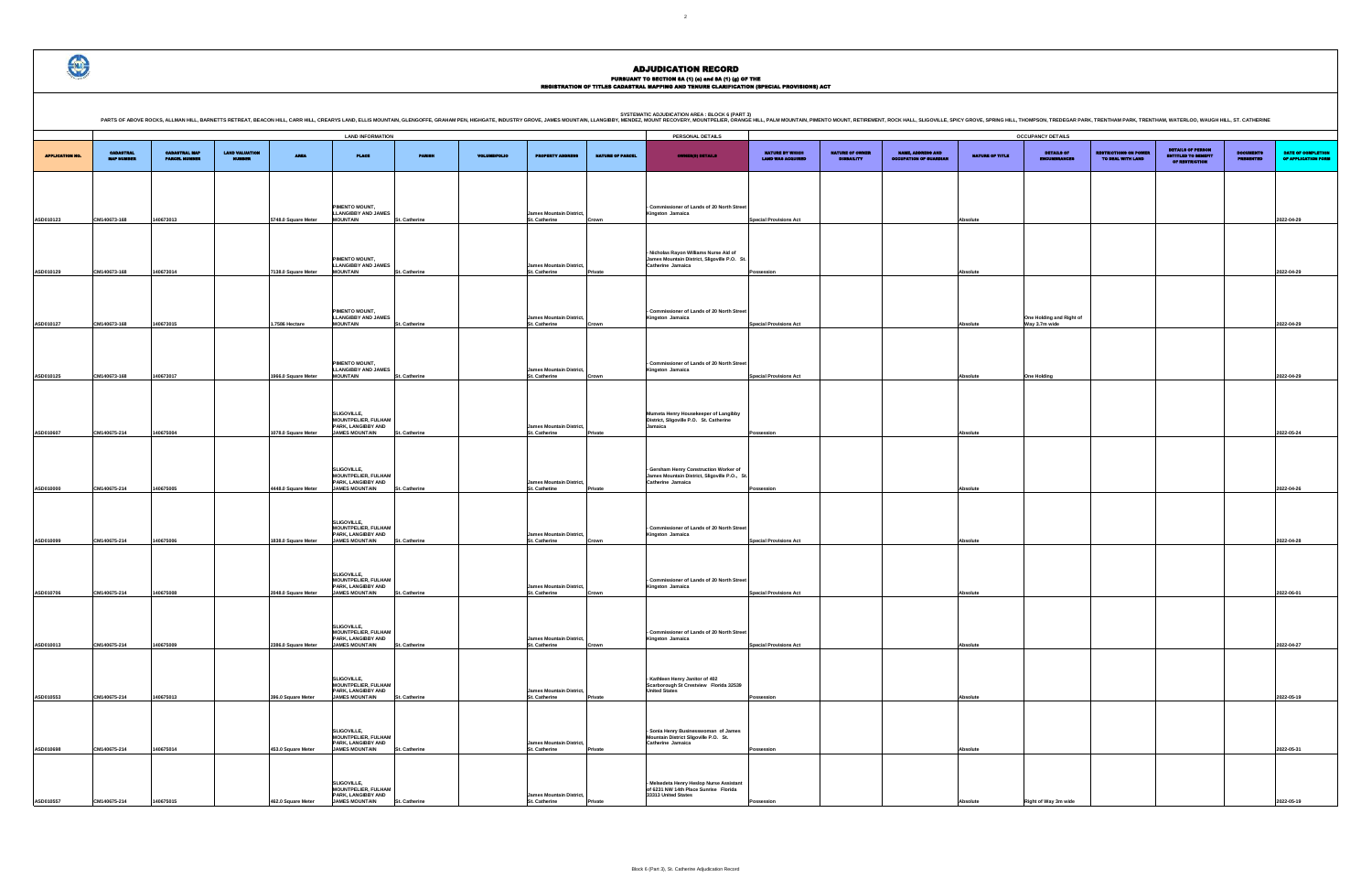# PURSUANT TO SECTION 8A (1) (0) and 8A (1) (g) OF THE<br>REGISTRATION OF TITLES CADASTRAL MAPPING AND TENURE CLARIFICATION (SPECIAL PROVISIONS) ACT

DETAILS OF ENCUMBRANCES RESTRICTIONS ON POWER TO DEAL WITH LAND DETAILS OF PERSON ENTITLED TO BENEFIT OF RESTRICTION DOCUMENTS PRESENTED DATE OF COMPLETION OF APPLICATION FORM **Possession Absolute 2022-05-18 Possession Absolute 2022-04-29 Possession Right of Way 3m wide Right of Way 3m wide Right of Way 3m wide 2022-04-26 Special Provisions Act Absolute 2022-05-25 Special Provisions Act Absolute 2022-04-28 Special Provisions Act Absolute 2022-06-01 Special Provisions Act Absolute 2022-06-01 Special Provisions Act Absolute 2022-06-01 Right of Way 3m wide 2022-04-25 Special Provisions Act Absolute 2022-04-25 Possession Absolute 2022-04-26 Gift Absolute 2022-05-20**

.<br>NG HILL, THOMPSON, TREDEGAR PARK, TRENTHAM PARK, TRENTHAM, WATERLOO, WAUGH HILL, ST. CATHERINE

|                        |                                       |                                              |                                 |                     | <b>LAND INFORMATION</b>                                                                  |                      |                     |                                                         |                         | PERSONAL DETAILS                                                                                              |                                                    |                                             |                                                            |                        | <b>OCCUPANCY DETAILS</b>               |
|------------------------|---------------------------------------|----------------------------------------------|---------------------------------|---------------------|------------------------------------------------------------------------------------------|----------------------|---------------------|---------------------------------------------------------|-------------------------|---------------------------------------------------------------------------------------------------------------|----------------------------------------------------|---------------------------------------------|------------------------------------------------------------|------------------------|----------------------------------------|
| <b>APPLICATION NO.</b> | <b>CADASTRAL</b><br><b>MAP NUMBER</b> | <b>CADASTRAL MAP</b><br><b>PARCEL HUMBER</b> | <b>LAND VALUATION</b><br>MUMBER | <b>AREA</b>         | <b>PLACE</b>                                                                             | <b>PARISH</b>        | <b>VOLUME/FOLIO</b> | <b>PROPERTY ADDRESS</b>                                 | <b>NATURE OF PARCEL</b> | <b>OWNER(S) DETAILS</b>                                                                                       | <b>NATURE BY WHICH</b><br><b>LAND WAS ACQUIRED</b> | <b>NATURE OF OWNER</b><br><b>DISBAILITY</b> | <b>MARIE, ADDRESS AND</b><br><b>OCCUPATION OF GUARDIAN</b> | <b>NATURE OF TITLE</b> | <b>DETAILS OF</b><br><b>INCUMBRANC</b> |
|                        |                                       |                                              |                                 |                     |                                                                                          |                      |                     |                                                         |                         |                                                                                                               |                                                    |                                             |                                                            |                        |                                        |
| ASD010539              | CM140675-214                          | 140675016                                    |                                 | 663.0 Square Meter  | SLIGOVILLE,<br><b>MOUNTPELIER, FULHAM</b><br>PARK, LANGIBBY AND<br><b>JAMES MOUNTAIN</b> | <b>St. Catherine</b> |                     | <b>James Mountain District,</b><br>St. Catherine        | Private                 | - Gretella Claudia Henry Home Health Aid of<br>4389 Matilda Ave Apt 26, Bronx New York<br>10466 United States | Possession                                         |                                             |                                                            | Absolute               |                                        |
|                        |                                       |                                              |                                 |                     | SLIGOVILLE,                                                                              |                      |                     |                                                         |                         | - Zelta Evadne Anderson Unemployed of                                                                         |                                                    |                                             |                                                            |                        |                                        |
| ASD010116              | CM140675-214                          | 140675017                                    |                                 | 698.0 Square Meter  | <b>MOUNTPELIER, FULHAM</b><br>PARK, LANGIBBY AND<br><b>JAMES MOUNTAIN</b>                | St. Catherine        |                     | <b>James Mountain District,</b><br>St. Catherine        | Private                 | Sligoville District, Sligoville P.O. St.<br>Catherine Jamaica                                                 | Possession                                         |                                             |                                                            | <b>Absolute</b>        |                                        |
| ASD009983              | CM140675-214                          | 140675018                                    |                                 | 583.0 Square Meter  | SLIGOVILLE,<br>MOUNTPELIER, FULHAM<br>PARK, LANGIBBY AND<br><b>JAMES MOUNTAIN</b>        | St. Catherine        |                     | <b>James Mountain District,</b><br>St. Catherine        | Private                 | - Kervin Christopher Henry Farmer of<br>James Mountain District, Sligoville P.O., St.<br>Catherine Jamaica    | Possession                                         |                                             |                                                            | Absolute               | Right of Way 3m wi                     |
|                        |                                       |                                              |                                 |                     |                                                                                          |                      |                     |                                                         |                         |                                                                                                               |                                                    |                                             |                                                            |                        |                                        |
| ASD010646              | CM140675-214                          | 140675022                                    |                                 | 1264.0 Square Meter | SLIGOVILLE,<br><b>MOUNTPELIER, FULHAM</b><br>PARK, LANGIBBY AND<br><b>JAMES MOUNTAIN</b> | <b>St. Catherine</b> |                     | <b>James Mountain District,</b><br><b>St Catherine</b>  | Crown                   | - Commissioner of Lands of 20 North Street<br>Kingston Jamaica                                                | <b>Special Provisions Act</b>                      |                                             |                                                            | <b>Absolute</b>        |                                        |
| ASD010100              | CM140675-214                          | 140675023                                    |                                 | 1808.0 Square Meter | SLIGOVILLE,<br><b>MOUNTPELIER, FULHAM</b><br>PARK, LANGIBBY AND<br><b>JAMES MOUNTAIN</b> | <b>St. Catherine</b> |                     | <b>James Mountain District,</b><br>St. Catherine        | Crown                   | - Commissioner of Lands of 20 North Street<br>Kingston Jamaica                                                | <b>Special Provisions Act</b>                      |                                             |                                                            | Absolute               |                                        |
| ASD010707              | CM140675-214                          | 140675025                                    |                                 | 1677.0 Square Meter | SLIGOVILLE,<br><b>MOUNTPELIER, FULHAM</b><br>PARK, LANGIBBY AND<br><b>JAMES MOUNTAIN</b> | St. Catherine        |                     | <b>James Mountain District,</b><br>St. Catherine        | Crown                   | - Commissioner of Lands of 20 North Street<br>Kingston Jamaica                                                | <b>Special Provisions Act</b>                      |                                             |                                                            | Absolute               |                                        |
|                        |                                       |                                              |                                 |                     | SLIGOVILLE,<br><b>MOUNTPELIER, FULHAM</b><br>PARK, LANGIBBY AND                          |                      |                     | <b>James Mountain District,</b>                         |                         | - Commissioner of Lands of 20 North Street<br>Kingston Jamaica                                                |                                                    |                                             |                                                            |                        |                                        |
| ASD010708              | CM140675-214                          | 140675026                                    |                                 | 1463.0 Square Meter | <b>JAMES MOUNTAIN</b>                                                                    | St. Catherine        |                     | St. Catherine                                           | Crown                   |                                                                                                               | <b>Special Provisions Act</b>                      |                                             |                                                            | Absolute               |                                        |
| ASD010709              | CM140675-214                          | 140675028                                    |                                 | 405.0 Square Meter  | SLIGOVILLE,<br><b>MOUNTPELIER, FULHAM</b><br>PARK, LANGIBBY AND<br><b>JAMES MOUNTAIN</b> | St. Catherine        |                     | <b>James Mountain District,</b><br>St. Catherine        | Crown                   | - Commissioner of Lands of 20 North Street<br>Kingston Jamaica                                                | <b>Special Provisions Act</b>                      |                                             |                                                            | Absolute               |                                        |
|                        |                                       |                                              |                                 |                     | SLIGOVILLE,<br><b>MOUNTPELIER, FULHAM<br/>PARK, LANGIBBY AND</b>                         |                      |                     | <b>James Mountain District,</b>                         |                         | - Commissioner of Lands of 20 North Street<br>Kingston Jamaica                                                |                                                    |                                             |                                                            |                        |                                        |
| ASD009943              | CM140675-214                          | 140675029                                    |                                 | 822.0 Square Meter  | <b>JAMES MOUNTAIN</b>                                                                    | St. Catherine        |                     | St. Catherine                                           | Crown                   |                                                                                                               | <b>Special Provisions Act</b>                      |                                             |                                                            | Absolute               | Right of Way 3m wi                     |
| ASD009953              | CM140675-214                          | 140675030                                    |                                 | 2033.0 Square Meter | SLIGOVILLE,<br><b>MOUNTPELIER, FULHAM</b><br>PARK, LANGIBBY AND<br><b>JAMES MOUNTAIN</b> | St. Catherine        |                     | <b>James Mountain District,</b><br>St. Catherine        | Crown                   | - Commissioner of Lands of 20 North Street<br>Kingston Jamaica                                                | <b>Special Provisions Act</b>                      |                                             |                                                            | Absolute               |                                        |
| ASD009971              | CM140675-214                          | 140675032                                    |                                 | 9945.0 Square Meter | SLIGOVILLE,<br><b>MOUNTPELIER, FULHAM</b><br>PARK, LANGIBBY AND<br><b>JAMES MOUNTAIN</b> | St. Catherine        |                     | James Mountain District,<br>St. Catherine               | Private                 | - Cyrenus Agustus Lawson Burke Farmer of<br>Sligoville District, Sligoville P.O., St.<br>Catherine Jamaica    | Possession                                         |                                             |                                                            | Absolute               |                                        |
| ASD010572              | CM140689-333                          | 140689002                                    |                                 | 340.0 Square Meter  | <b>JAMES MOUNTAIN</b>                                                                    | St. Catherine        |                     | <b>James Mountain District,</b><br><b>St. Catherine</b> | Private                 | - Dahlia Claudine McLaughlin Unemployed<br>of James Mountain, Sligoville P.O. St.<br>Catherine Jamaica        |                                                    |                                             |                                                            | Absolute               |                                        |

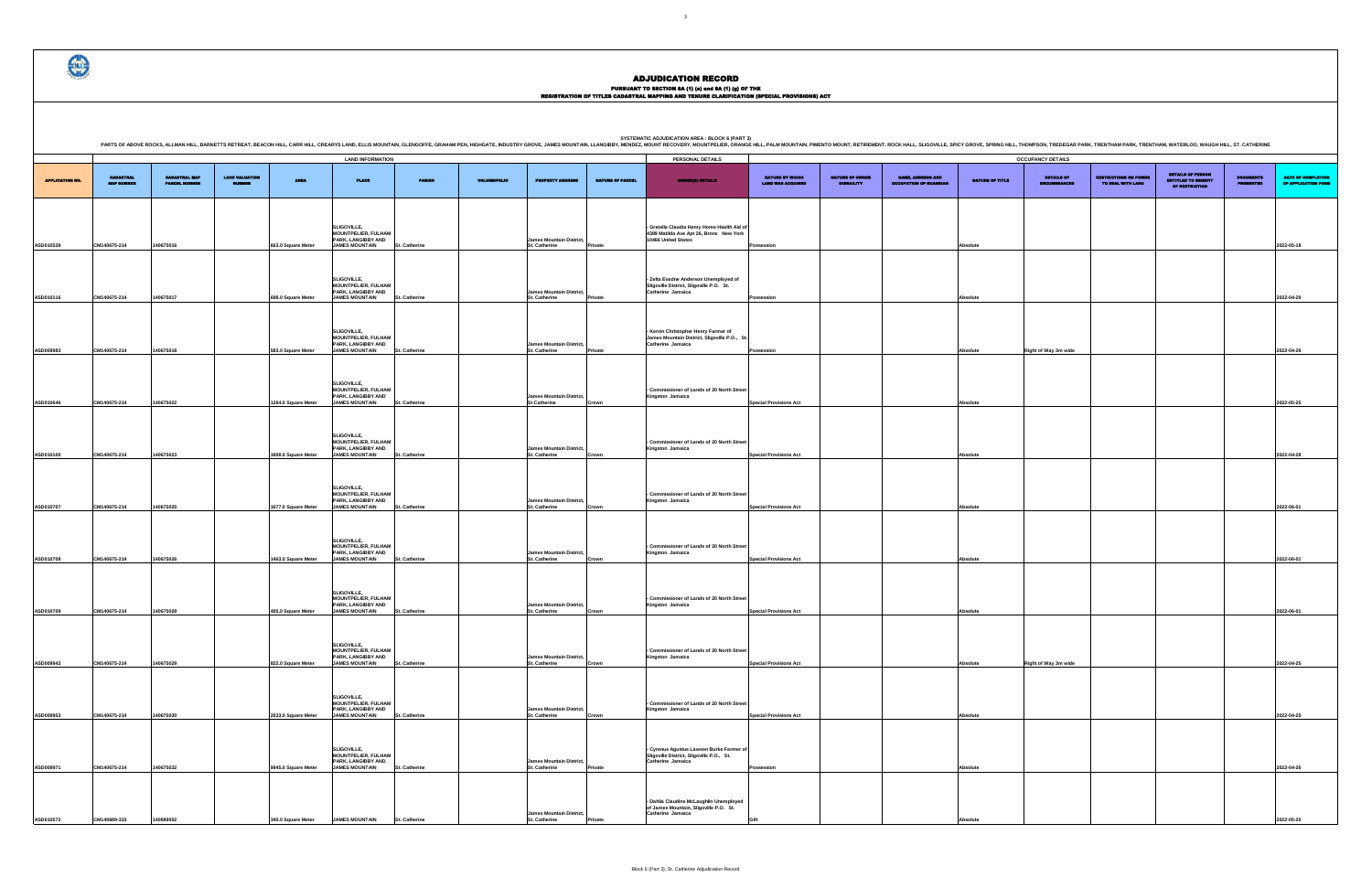# PURSUANT TO SECTION 8A (1) (0) and 8A (1) (g) OF THE<br>REGISTRATION OF TITLES CADASTRAL MAPPING AND TENURE CLARIFICATION (SPECIAL PROVISIONS) ACT

DETAILS OF ENCUMBRANCES RESTRICTIONS ON POWER TO DEAL WITH LAND DETAILS OF PERSON ENTITLED TO BENEFIT OF RESTRICTION DOCUMENTS PRESENTED DATE OF COMPLETION OF APPLICATION FORM **- Survey Plan Examination No. : 138805 2022-05-18 Possession Absolute 2022-05-03 Gift Absolute 2022-05-18 Possession Absolute 2022-05-27 Special Provisions Act Absolute 2022-05-25 Special Provisions Act Absolute 2022-05-26 Special Provisions Act Absolute 2022-06-02 Possession Absolute 2022-05-25 Special Provisions Act Absolute 2022-04-27 Special Provisions Act Absolute 2022-06-02 Special Provisions Act Absolute 2022-05-25 Possession Absolute 2022-05-05**

PARTS OF ABOVE ROCKS, ALLMAN HILL, BARNETTS RETREAT, BEACON HILL, CARR HILL, CARR HILL, CARR HILL, CARR HILL, CARR HILL, CARR HILL, CARR HILL, CARR HILL, CARR HILL, CARR HILL, CARR HILL, CARR HILL, CARR HILL, CARR HILL, SI

|                        |                                       |                                              |                       |                     | <b>LAND INFORMATION</b>                     |                      |                                                                                                                            |                                                         |                         | PERSONAL DETAILS                                                                                                   |                                             |                                      |                                                           |                 | <b>OCCUPANCY DETAILS</b> |
|------------------------|---------------------------------------|----------------------------------------------|-----------------------|---------------------|---------------------------------------------|----------------------|----------------------------------------------------------------------------------------------------------------------------|---------------------------------------------------------|-------------------------|--------------------------------------------------------------------------------------------------------------------|---------------------------------------------|--------------------------------------|-----------------------------------------------------------|-----------------|--------------------------|
| <b>APPLICATION NO.</b> | <b>CADASTRAL</b><br><b>MAP NUMBER</b> | <b>CADASTRAL MAP</b><br><b>PARCEL NUMBER</b> | <b>LAND VALUATION</b> | <b>AREA</b>         | <b>PLACE</b>                                | <b>PARISH</b>        | <b>VOLUME/FOLIO</b>                                                                                                        | <b>PROPERTY ADDRESS</b>                                 | <b>NATURE OF PARCEL</b> | <b>OWNER(8) DETAILS</b>                                                                                            | NATURE BY WHICH<br><b>LAND WAS ACQUIRED</b> | NATURE OF OWNER<br><b>DISBAILITY</b> | <b>NAME, ADDRESS AND</b><br><b>OCCUPATION OF GUARDIAN</b> | NATURE OF TITLE | DETAILS OF<br>ENCUMBRANC |
| ASD010534              | CM140689-333                          | 140689003                                    |                       | 800.0 Square Meter  | <b>JAMES MOUNTAIN</b>                       | St. Catherine        |                                                                                                                            | <b>James Mountain District,</b><br>St. Catherine        | Private                 | - Olive Veronica Henry Retired Nurse Aid of<br>946 E 223rd Street Bronx New York 10466<br><b>United States</b>     | Possession                                  |                                      |                                                           | Absolute        |                          |
| ASD010237              | CM140689-333                          | 140689015                                    |                       | 495.0 Square Meter  | <b>JAMES MOUNTAIN</b>                       | St. Catherine        |                                                                                                                            | <b>James Mountain District,</b><br>St. Catherine        | Private                 | <b>Balfimore Thomas Farmer of James</b><br>Mountain District, Sligoville P.O. St.<br>Catherine Jamaica             | Possession                                  |                                      |                                                           | Absolute        |                          |
| ASD010542              | CM140689-333                          | 140689016                                    |                       | 425.0 Square Meter  | <b>JAMES MOUNTAIN</b>                       | <b>St. Catherine</b> |                                                                                                                            | <b>James Mountain District,</b><br>St. Catherine        | Private                 | - Jacqueline Stacy-Ann Warren Certified<br>Nursing Assistant of 912 E 228 St Bronx<br>New York 10466 United States | Gift                                        |                                      |                                                           | Absolute        |                          |
| ASD010679              | CM140689-333                          | 140689027                                    |                       | 788.0 Square Meter  | <b>JAMES MOUNTAIN</b>                       | St. Catherine        |                                                                                                                            | James Mountain District,<br>St. Catherine               | Private                 | Clinton Thomas Retired Farmer of 329 Atlas<br>Avenue, York, Ontario M6C 3P8 Canada                                 | Possession                                  |                                      |                                                           | Absolute        |                          |
| ASD010620              | CM140690-408                          | 140690002                                    |                       | 3035.0 Square Meter | <b>HOLLAND AND JAMES</b><br><b>MOUNTAIN</b> | St. Catherine        |                                                                                                                            | <b>James Mountain District,</b><br>St. Catherine        | Crown                   | - Commissioner of Lands of 20 North Street<br>Kingston Jamaica                                                     | <b>Special Provisions Act</b>               |                                      |                                                           | Absolute        |                          |
| ASD010651              | CM140690-408                          | 140690003                                    |                       | 1855.0 Square Meter | <b>HOLLAND AND JAMES</b><br><b>MOUNTAIN</b> | St. Catherine        |                                                                                                                            | <b>James Mountain District,</b><br>St. Catherine        | Crown                   | - Commissioner of Lands of 20 North Street<br>Kingston Jamaica                                                     | <b>Special Provisions Act</b>               |                                      |                                                           | Absolute        |                          |
| ASD010713              | CM140690-408                          | 140690004                                    |                       | 3828.0 Square Meter | <b>HOLLAND AND JAMES</b><br><b>MOUNTAIN</b> | St. Catherine        |                                                                                                                            | <b>James Mountain District,</b><br>St. Catherine        | Crown                   | - Commissioner of Lands of 20 North Street<br>Kingston Jamaica                                                     | <b>Special Provisions Act</b>               |                                      |                                                           | Absolute        |                          |
| ASD010649              | CM140690-408                          | 140690005                                    |                       | 4230.0 Square Meter | <b>HOLLAND AND JAMES<br/>MOUNTAIN</b>       | St. Catherine        |                                                                                                                            | <b>James Mountain District,</b><br><b>St. Catherine</b> | Private                 | - Andrew Percival Hall Electrician of James<br>Mountain District, Sligoville P.O. St.<br>Catherine Jamaica         | Possession                                  |                                      |                                                           | Absolute        |                          |
| ASD010041              | CM140690-408                          | 140690007                                    |                       | 2376.0 Square Meter | <b>HOLLAND AND JAMES</b><br><b>MOUNTAIN</b> | St. Catherine        |                                                                                                                            | <b>James Mountain District,</b><br>St. Catherine        | Crown                   | ssioner of Lands of 20 North Stree<br>Kingston Jamaica                                                             | <b>Special Provisions Act</b>               |                                      |                                                           | Absolute        |                          |
| ASD010714              | CM140690-408                          | 140690009                                    |                       | 1050.0 Square Meter | HOLLAND AND JAMES<br><b>MOUNTAIN</b>        | St. Catherine        |                                                                                                                            | <b>James Mountain District,</b><br>St. Catherine        | Crown                   | - Commissioner of Lands of 20 North Street<br>Kingston Jamaica                                                     | <b>Special Provisions Act</b>               |                                      |                                                           | Absolute        |                          |
| ASD010630              | CM140690-408                          | 140690010                                    |                       | 1015.0 Square Meter | <b>HOLLAND AND JAMES</b><br><b>MOUNTAIN</b> | St. Catherine        |                                                                                                                            | <b>James Mountain District,</b><br>St. Catherine        | Crown                   | - Commissioner of Lands of 20 North Street<br>Kingston Jamaica                                                     | <b>Special Provisions Act</b>               |                                      |                                                           | Absolute        |                          |
| ASD010310              | CM140690-408                          | 140690021                                    |                       | 909.0 Square Meter  | <b>HOLLAND AND JAMES</b><br><b>MOUNTAIN</b> | St. Catherine        | partially registered at<br>Volume 1212 Folio 465 -<br>86m2 and partially<br>registered at Volume 1101<br>Folio 951 - 823m2 | <b>James Mountain District,</b><br>St. Catherine        | Private                 | Vernal Alexander Edwards Farmer of<br>Sligoville District, Sligoville P.O. St.<br>Catherine Jamaica                | Possession                                  |                                      |                                                           | Absolute        |                          |

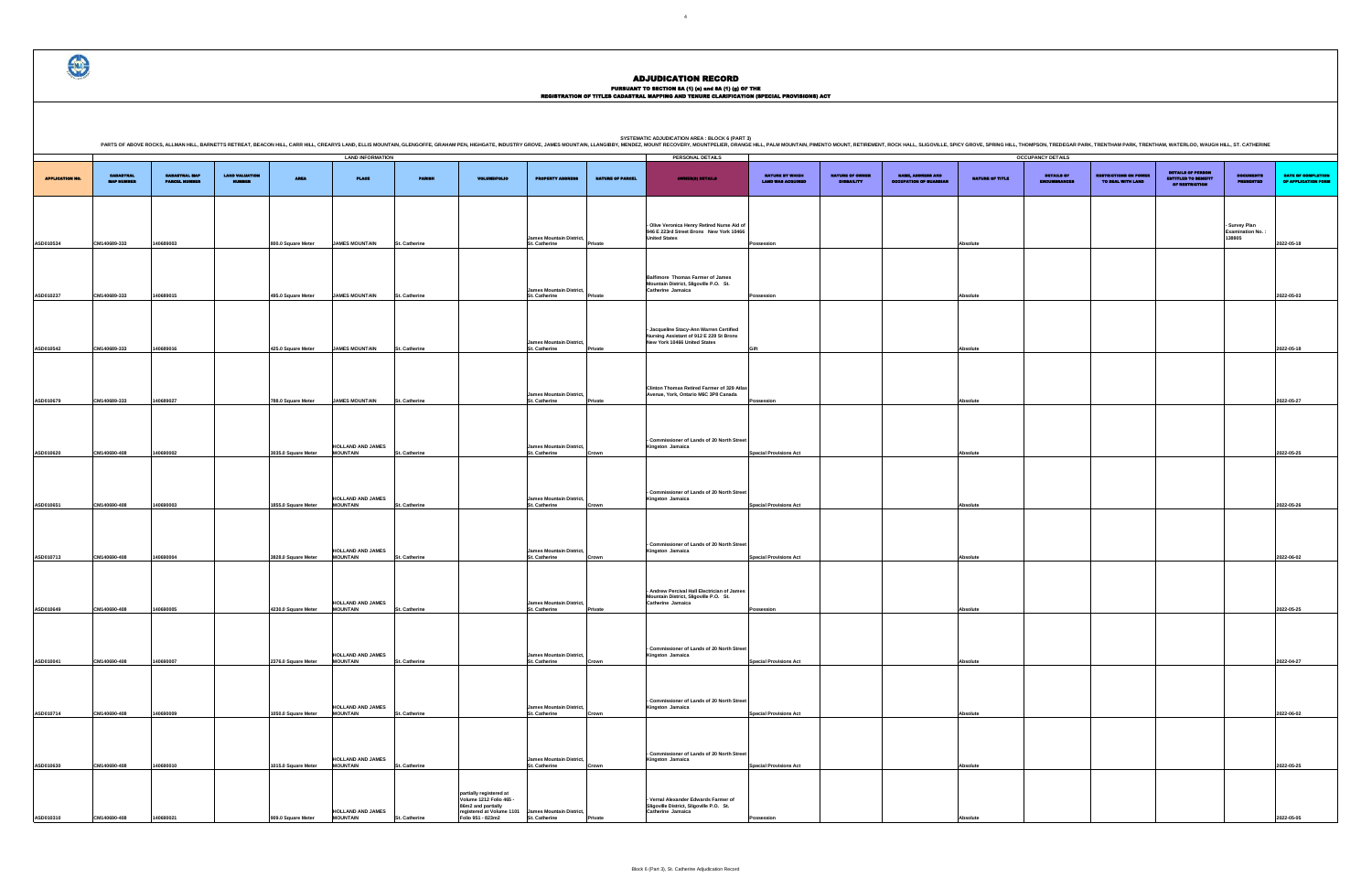# PURSUANT TO SECTION 8A (1) (0) and 8A (1) (g) OF THE<br>REGISTRATION OF TITLES CADASTRAL MAPPING AND TENURE CLARIFICATION (SPECIAL PROVISIONS) ACT

| $=$ $m_{\text{eff}}$ , and model and $\sim$ |                                      | mourr, RETIREMENT, ROOKTIALE, OLIOOVILLE, OFIOT OROVE, OFINIO HILE, THOMEOON, TREDEOART ARR, TRENTHAM FARR, HALFHAM, WATERLOO, WAOOFFIILE, OT. OATHERINE |                        | <b>OCCUPANCY DETAILS</b>          |                                                   |                                              |                                                          |                                           |
|---------------------------------------------|--------------------------------------|----------------------------------------------------------------------------------------------------------------------------------------------------------|------------------------|-----------------------------------|---------------------------------------------------|----------------------------------------------|----------------------------------------------------------|-------------------------------------------|
|                                             |                                      |                                                                                                                                                          |                        |                                   |                                                   | DETAILS OF PERSON                            |                                                          |                                           |
| NATURE BY WHICH<br><b>LAND WAS ACQUIRED</b> | NATURE OF OWNER<br><b>DISBAILITY</b> | <b>NAME, ADDRESS AND</b><br><b>OCCUPATION OF GUARDIAN</b>                                                                                                | <b>NATURE OF TITLE</b> | DETAILS OF<br><b>ENCUMBRANCES</b> | <b>RESTRICTIONS ON POWER</b><br>TO DEAL WITH LAND | <b>ENTITLED TO BENEFIT</b><br>OF RESTRICTION | <b>DOCUMENTS</b><br><b>PRESENTED</b>                     | DATE OF COMPLETION<br>OF APPLICATION FORM |
|                                             |                                      |                                                                                                                                                          |                        |                                   |                                                   |                                              |                                                          |                                           |
|                                             |                                      |                                                                                                                                                          |                        |                                   |                                                   |                                              |                                                          |                                           |
|                                             |                                      |                                                                                                                                                          |                        |                                   |                                                   |                                              |                                                          |                                           |
| Possession                                  |                                      |                                                                                                                                                          |                        |                                   |                                                   |                                              |                                                          |                                           |
|                                             |                                      |                                                                                                                                                          | Absolute               |                                   |                                                   |                                              |                                                          | 2022-05-05                                |
|                                             |                                      |                                                                                                                                                          |                        |                                   |                                                   |                                              |                                                          |                                           |
|                                             |                                      |                                                                                                                                                          |                        |                                   |                                                   |                                              |                                                          |                                           |
| Possession                                  |                                      |                                                                                                                                                          | Absolute               |                                   |                                                   |                                              |                                                          | 2022-04-14                                |
|                                             |                                      |                                                                                                                                                          |                        |                                   |                                                   |                                              |                                                          |                                           |
|                                             |                                      |                                                                                                                                                          |                        |                                   |                                                   |                                              |                                                          |                                           |
|                                             |                                      |                                                                                                                                                          |                        |                                   |                                                   |                                              |                                                          |                                           |
| <b>Special Provisions Act</b>               |                                      |                                                                                                                                                          | Absolute               |                                   |                                                   |                                              |                                                          | 2022-05-17                                |
|                                             |                                      |                                                                                                                                                          |                        |                                   |                                                   |                                              |                                                          |                                           |
|                                             |                                      |                                                                                                                                                          |                        |                                   |                                                   |                                              |                                                          |                                           |
|                                             |                                      |                                                                                                                                                          |                        |                                   |                                                   |                                              |                                                          |                                           |
| <b>Special Provisions Act</b>               |                                      |                                                                                                                                                          | Absolute               |                                   |                                                   |                                              |                                                          | 2022-05-03                                |
|                                             |                                      |                                                                                                                                                          |                        |                                   |                                                   |                                              |                                                          |                                           |
|                                             |                                      |                                                                                                                                                          |                        |                                   |                                                   |                                              |                                                          |                                           |
| <b>Special Provisions Act</b>               |                                      |                                                                                                                                                          | Absolute               |                                   |                                                   |                                              |                                                          | 2022-05-26                                |
|                                             |                                      |                                                                                                                                                          |                        |                                   |                                                   |                                              |                                                          |                                           |
|                                             |                                      |                                                                                                                                                          |                        |                                   |                                                   |                                              |                                                          |                                           |
|                                             |                                      |                                                                                                                                                          |                        |                                   |                                                   |                                              |                                                          |                                           |
| Possession                                  |                                      |                                                                                                                                                          | Qualified              |                                   |                                                   |                                              |                                                          | 2022-04-25                                |
|                                             |                                      |                                                                                                                                                          |                        |                                   |                                                   |                                              |                                                          |                                           |
|                                             |                                      |                                                                                                                                                          |                        |                                   |                                                   |                                              |                                                          |                                           |
|                                             |                                      |                                                                                                                                                          |                        |                                   |                                                   |                                              |                                                          |                                           |
| Possession                                  |                                      |                                                                                                                                                          | Absolute               |                                   |                                                   |                                              |                                                          | 2022-04-25                                |
|                                             |                                      |                                                                                                                                                          |                        |                                   |                                                   |                                              |                                                          |                                           |
|                                             |                                      |                                                                                                                                                          |                        |                                   |                                                   |                                              |                                                          |                                           |
| Possession                                  |                                      |                                                                                                                                                          | Absolute               |                                   |                                                   |                                              |                                                          | 2022-04-22                                |
|                                             |                                      |                                                                                                                                                          |                        |                                   |                                                   |                                              |                                                          |                                           |
|                                             |                                      |                                                                                                                                                          |                        |                                   |                                                   |                                              |                                                          |                                           |
|                                             |                                      |                                                                                                                                                          |                        |                                   |                                                   |                                              | <b>Agreement for Sale</b>                                | 2022-05-05                                |
| Purchase                                    |                                      |                                                                                                                                                          | Absolute               |                                   |                                                   |                                              |                                                          |                                           |
|                                             |                                      |                                                                                                                                                          |                        |                                   |                                                   |                                              |                                                          |                                           |
|                                             |                                      |                                                                                                                                                          |                        |                                   |                                                   |                                              | Surveyors<br><b>Identification Report</b>                |                                           |
|                                             |                                      |                                                                                                                                                          |                        |                                   |                                                   |                                              | - Property Tax<br>Receipts                               |                                           |
|                                             |                                      |                                                                                                                                                          |                        |                                   |                                                   |                                              | - Property Tax<br>- Property Tax<br>- Agreement for Sale |                                           |
|                                             |                                      |                                                                                                                                                          |                        |                                   |                                                   |                                              | <b>Affidavits/ Statutory</b><br>Declaration(s)           |                                           |
| Possession                                  |                                      |                                                                                                                                                          | Qualified              |                                   |                                                   |                                              |                                                          | 2022-04-29                                |
|                                             |                                      |                                                                                                                                                          |                        |                                   |                                                   |                                              |                                                          |                                           |
|                                             |                                      |                                                                                                                                                          |                        |                                   |                                                   |                                              | - Survey Plan<br><b>Examination No.:</b>                 |                                           |
|                                             |                                      |                                                                                                                                                          |                        |                                   |                                                   |                                              | 212536<br>Death Certificate                              |                                           |
| Possession                                  |                                      |                                                                                                                                                          | Absolute               |                                   |                                                   |                                              |                                                          | 2022-06-04                                |
|                                             |                                      |                                                                                                                                                          |                        |                                   |                                                   |                                              |                                                          |                                           |
|                                             |                                      |                                                                                                                                                          |                        |                                   |                                                   |                                              | Survey Plan<br><b>Examination No.:</b><br>212537         |                                           |
| Possession                                  |                                      |                                                                                                                                                          | Absolute               |                                   |                                                   |                                              | Death Certificate                                        | 2022-06-04                                |



|                        |                                       |                                              |                                        |                      | <b>LAND INFORMATION</b>                                              |                      |                                                                                                                             |                                                        |                         | PERSONAL DETAILS                                                                                                                     |                                             |                                      |                                                           |                        | <b>OCCUPANCY DETAILS</b>      |                                                   |                                                                          |                                                                                                                                                                                            |
|------------------------|---------------------------------------|----------------------------------------------|----------------------------------------|----------------------|----------------------------------------------------------------------|----------------------|-----------------------------------------------------------------------------------------------------------------------------|--------------------------------------------------------|-------------------------|--------------------------------------------------------------------------------------------------------------------------------------|---------------------------------------------|--------------------------------------|-----------------------------------------------------------|------------------------|-------------------------------|---------------------------------------------------|--------------------------------------------------------------------------|--------------------------------------------------------------------------------------------------------------------------------------------------------------------------------------------|
| <b>APPLICATION NO.</b> | <b>CABASTRAL</b><br><b>MAP NUMBER</b> | <b>CADASTRAL MAP</b><br><b>PARCEL HUMBER</b> | <b>LAND VALUATION</b><br><b>MUMBER</b> | <b>AREA</b>          | <b>PLACE</b>                                                         | <b>PARISH</b>        | <b>VOLUME/FOLIO</b>                                                                                                         | <b>PROPERTY ADDRESS</b>                                | <b>NATURE OF PARCEL</b> | <b>OWNER(S) DETAILS</b>                                                                                                              | NATURE BY WHICH<br><b>LAND WAS ACQUIRED</b> | NATURE OF OWNER<br><b>DISBAILITY</b> | <b>NAME, ADDRESS AND</b><br><b>OCCUPATION OF GUARDIAN</b> | <b>NATURE OF TITLE</b> | DETAILS OF<br><b>IMBRANCE</b> | <b>RESTRICTIONS ON POWER</b><br>TO DEAL WITH LAND | <b>DETAILS OF PERSON</b><br><b>ENTITLED TO BENEFIT</b><br>OF RESTRICTION | <b>DOCUMENTS</b><br><b>PRESENTED</b>                                                                                                                                                       |
| ASD010309              | CM140690-408                          | 140690022                                    |                                        | 3495.0 Square Meter  | HOLLAND AND JAMES<br><b>MOUNTAIN</b>                                 | St. Catherine        | partially registered at<br>Volume 1212 Folio 465 -<br>14m2 and partially<br>registered at Volume 1101<br>Folio 951 - 3489m2 | <b>James Mountain District,</b><br>St. Catherine       | Private                 | Vernal Alexander Edwards Farmer of<br>Sligoville District, Sligoville P.O. St.<br>Catherine Jamaica                                  | Possession                                  |                                      |                                                           | Absolute               |                               |                                                   |                                                                          |                                                                                                                                                                                            |
|                        |                                       |                                              |                                        |                      |                                                                      |                      | partially registered at<br>Volume 1212 Folio 465 - 8m2                                                                      |                                                        |                         | - Vibert Constantine Burke Farmer of                                                                                                 |                                             |                                      |                                                           |                        |                               |                                                   |                                                                          |                                                                                                                                                                                            |
| ASD009806              | CM140690-408                          | 140690023                                    |                                        | 421.0 Square Meter   | HOLLAND AND JAMES<br><b>MOUNTAIN</b>                                 | St. Catherine        | and partially registered at<br>Volume 1101 Folio 951 -<br>413m2                                                             | <b>James Mountain District,</b><br>St. Catherine       | Private                 | James Mountain District, Sligoville P.O., St.<br>Catherine Jamaica                                                                   | <b>Possession</b>                           |                                      |                                                           | Absolute               |                               |                                                   |                                                                          |                                                                                                                                                                                            |
| ASD010498              | CM140691A-410                         | 140691A005                                   |                                        | 336.0 Square Meter   | ELLIS MOUNTAIN, JAMES<br><b>MOUNTAIN AND</b><br>PIMENTO MOUNT        | St. Catherine        |                                                                                                                             | <b>James Mountain District,</b><br>St. Catherine       | Crown                   | - Commissioner of Lands of 20 North Street<br>Kingston Jamaica                                                                       | <b>Special Provisions Act</b>               |                                      |                                                           | Absolute               |                               |                                                   |                                                                          |                                                                                                                                                                                            |
| ASD010239              | CM140691A-410                         | 140691A006                                   |                                        | 821.0 Square Meter   | ELLIS MOUNTAIN, JAMES<br><b>MOUNTAIN AND</b><br>PIMENTO MOUNT        | St. Catherine        |                                                                                                                             | <b>James Mountain District,</b><br>St. Catherine       | Crown                   | - Commissioner of Lands of 20 North Street<br>Kingston Jamaica                                                                       | <b>Special Provisions Act</b>               |                                      |                                                           | Absolute               |                               |                                                   |                                                                          |                                                                                                                                                                                            |
|                        |                                       |                                              |                                        |                      | <b>ELLIS MOUNTAIN, JAMES</b><br><b>MOUNTAIN AND</b>                  |                      |                                                                                                                             | <b>James Mountain District,</b>                        |                         | - Commissioner of Lands of 20 North Street<br>Kingston Jamaica                                                                       |                                             |                                      |                                                           |                        |                               |                                                   |                                                                          |                                                                                                                                                                                            |
| ASD010666              | CM140691B-431                         | 140691B010                                   |                                        | 13673.0 Square Meter | PIMENTO MOUNT                                                        | St. Catherine        |                                                                                                                             | <b>St. Catherine</b>                                   | Crown                   |                                                                                                                                      | <b>Special Provisions Act</b>               |                                      |                                                           | Absolute               |                               |                                                   |                                                                          |                                                                                                                                                                                            |
| ASD009938              | CM140691B-431                         | 140691B017                                   |                                        | 2562.0 Square Meter  | <b>ELLIS MOUNTAIN, JAMES</b><br><b>MOUNTAIN AND</b><br>PIMENTO MOUNT | St. Catherine        |                                                                                                                             | <b>James Mountain District,</b><br>St. Catherine       | Private                 | Ezra Campbell Farmer of James Mountain<br>District, Sligovile P.O. St. Catherine<br>Jamaica                                          | Possession                                  |                                      |                                                           | Qualified              |                               |                                                   |                                                                          |                                                                                                                                                                                            |
| ASD009941              | CM140691B-431                         | 140691B019                                   |                                        | 478.0 Square Meter   | <b>ELLIS MOUNTAIN, JAMES</b><br><b>MOUNTAIN AND</b><br>PIMENTO MOUNT | St. Catherine        |                                                                                                                             | <b>James Mountain District,</b><br>St. Catherine       | Private                 | <b>Collin Delroy Campbell Farmer of James</b><br>Mountain District, Sligoville P.O. St.<br>Catherine Jamaica                         | Possession                                  |                                      |                                                           | Absolute               |                               |                                                   |                                                                          |                                                                                                                                                                                            |
| ASD009922              | CM140691B-431                         | 140691B021                                   |                                        | 459.0 Square Meter   | <b>ELLIS MOUNTAIN, JAMES</b><br><b>MOUNTAIN AND</b><br>PIMENTO MOUNT | St. Catherine        |                                                                                                                             | James Mountain District,<br><b>St. Catherine</b>       | Private                 | Nehemiah Nelson Alias Fireball Farmer of<br>James Mountain District, Sligoville P.O. St.<br>Catherine Jamaica                        | <b>Possession</b>                           |                                      |                                                           | Absolute               |                               |                                                   |                                                                          |                                                                                                                                                                                            |
|                        |                                       |                                              |                                        |                      | ELLIS MOUNTAIN, JAMES                                                |                      |                                                                                                                             |                                                        |                         | - Andrae Alwane Kemmar Fowling Postal<br>Service Officer of 42 Leonce Drive GT P.O.<br>BOX 2045, GT Grand Cayman Cayman              |                                             |                                      |                                                           |                        |                               |                                                   |                                                                          |                                                                                                                                                                                            |
| ASD010284              | CM140691B-431                         | 140691B026                                   |                                        | 705.0 Square Meter   | <b>MOUNTAIN AND</b><br>PIMENTO MOUNT                                 | St. Catherine        |                                                                                                                             | <b>James Mountain District,</b><br>St. Catherine       | Private                 | Islands                                                                                                                              | Purchase                                    |                                      |                                                           | Absolute               |                               |                                                   |                                                                          | Agreement for Sa                                                                                                                                                                           |
|                        |                                       | 140691B028                                   |                                        |                      | ELLIS MOUNTAIN, JAMES<br><b>MOUNTAIN AND</b>                         |                      |                                                                                                                             | James Mountain District,                               |                         | - Collin Stanford Aiken Construction<br>Worker of 420 Woodward Road, Apt 13<br>North Providence Rhode Island United<br><b>States</b> |                                             |                                      |                                                           |                        |                               |                                                   |                                                                          | - Surveyors<br><b>Identification Repor</b><br>- Property Tax<br><b>Receipts</b><br>- Property Tax<br>Certificate Expiring<br>- Agreement for Sa<br>- Affidavits/ Statuto<br>Declaration(s) |
| ASD010118              | CM140691B-431                         |                                              |                                        | 421.0 Square Meter   | PIMENTO MOUNT                                                        | St. Catherine        |                                                                                                                             | St. Catherine                                          | Private                 | - Bryan Emanuel Burke Cook of 1801 SE<br>Rainier Road, Port Saint Lucie Florida                                                      | Possession                                  |                                      |                                                           | Qualified              |                               |                                                   |                                                                          | - Survey Plan<br><b>Examination No.</b>                                                                                                                                                    |
| ASD010730              | CM140692-390                          | 140692001                                    |                                        | 7093.0 Square Meter  | <b>TRENTHAM PARK</b>                                                 | St. Catherine        | 869/20                                                                                                                      | <b>Trentham Park District,</b><br><b>St. Catherine</b> | Private                 | 34952-7609 United States                                                                                                             | <b>Possession</b>                           |                                      |                                                           | Absolute               |                               |                                                   |                                                                          | 212536<br>- Death Certificate                                                                                                                                                              |
| ASD010729              | CM140692-390                          | 140692004                                    |                                        |                      | 5702.0 Square Meter   TRENTHAM PARK                                  | <b>St. Catherine</b> | 869/20                                                                                                                      | <b>Trentham Park District,</b><br><b>St. Catherine</b> |                         | - Carl Anthony Burke Electrician of 2837 SE<br>Eagle Drive, Port Saint Lucie Florida 34984<br><b>United States</b>                   |                                             |                                      |                                                           |                        |                               |                                                   |                                                                          | - Survey Plan<br><b>Examination No.:</b><br>212537<br><b>Death Certificate</b>                                                                                                             |

€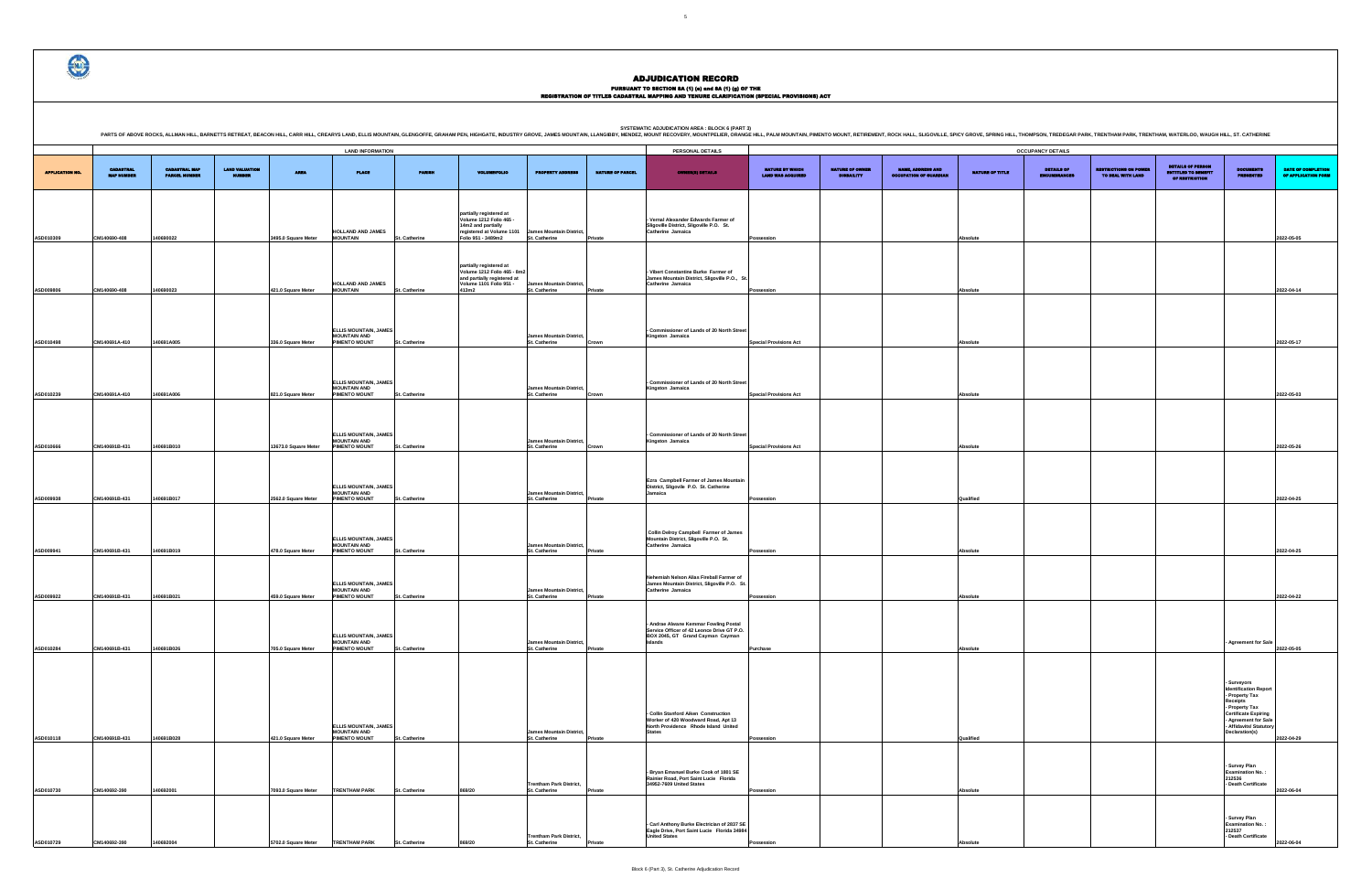|                                       |                                              |                                 |                     |                         |               |                     |                                                 |                         | SYSTEMATIC ADJUDICATION AREA : BLOCK 6 (PART 3)<br>PARTS OF ABOVE ROCKS, ALLMAN HILL, BARNETTS RETREAT, BEACON HILL, CARR HILL, CARR HILL, CARR HILL, CARR HILL, CARR HILL, CARR HILL, CARR HILL, CARRYS LAND, ELLIS MOUNTAIN, eLENGOFFE, GRAHAM PEN, HIGHGATE, INDUSTRY GROVE, M |                                            |                                      |                                                                                                        |                 |                                   |                                                   |                                                                                 |                               |                                                  |
|---------------------------------------|----------------------------------------------|---------------------------------|---------------------|-------------------------|---------------|---------------------|-------------------------------------------------|-------------------------|-----------------------------------------------------------------------------------------------------------------------------------------------------------------------------------------------------------------------------------------------------------------------------------|--------------------------------------------|--------------------------------------|--------------------------------------------------------------------------------------------------------|-----------------|-----------------------------------|---------------------------------------------------|---------------------------------------------------------------------------------|-------------------------------|--------------------------------------------------|
|                                       |                                              |                                 |                     | <b>LAND INFORMATION</b> |               |                     |                                                 |                         | PERSONAL DETAILS                                                                                                                                                                                                                                                                  |                                            |                                      |                                                                                                        |                 | <b>OCCUPANCY DETAILS</b>          |                                                   |                                                                                 |                               |                                                  |
| <b>CABASTRAL</b><br><b>MAP NUMBER</b> | <b>CADASTRAL MAP</b><br><b>PARCEL NUMBER</b> | <b>LAND VALUATION</b><br>NUMBER | <b>AREA</b>         | <b>PLACE</b>            | <b>PARISH</b> | <b>VOLUME/FOLIO</b> | <b>PROPERTY ADDRESS</b>                         | <b>NATURE OF PARCEL</b> | <b>OWNER(S) DETAILS</b>                                                                                                                                                                                                                                                           | NATURE BY WHICH<br><b>LAND WAS ACQUIRE</b> | NATURE OF OWNER<br><b>DISBAILITY</b> | NAME, ADDRESS AND<br><b>CCUPATION OF GUARDIA</b>                                                       | NATURE OF TITLE | DETAILS OF<br><b>ENCUMBRANCES</b> | <b>RESTRICTIONS ON POWER</b><br>TO DEAL WITH LAND | <b>DETAILS OF PERSON</b><br><b>ENTITLED TO BENEFIT</b><br><b>OF RESTRICTION</b> | <b>DOCUMENTS</b><br>PRESENTED | <b>DATE OF COMPLETION</b><br>OF APPLICATION FORM |
| 140692-390                            | 140692006                                    |                                 | 286.0 Square Meter  | <b>TRENTHAM PARK</b>    | St. Catherine |                     | <b>Trentham Park District,</b><br>St. Catherine | Crown                   | - Commissioner of Lands of 20 North Street<br>Kingston Jamaica                                                                                                                                                                                                                    | <b>Special Provisions Act</b>              |                                      |                                                                                                        | Absolute        |                                   |                                                   |                                                                                 |                               | 2022-06-02                                       |
| 140692-390                            | 140692007                                    |                                 | 3004.0 Square Meter | <b>TRENTHAM PARK</b>    | St. Catherine |                     | <b>Trentham Park District,</b><br>St. Catherine | Crown                   | - Commissioner of Lands of 20 North Street<br>Kingston Jamaica                                                                                                                                                                                                                    | <b>Special Provisions Act</b>              |                                      |                                                                                                        | Absolute        |                                   |                                                   |                                                                                 |                               | 2022-06-02                                       |
| 140692-390                            | 140692008                                    |                                 | 1235.0 Square Meter | <b>TRENTHAM PARK</b>    | St. Catherine |                     | <b>Trentham Park District,</b><br>St. Catherine | Private                 | - Vernal Edwards Farmer of James<br>Mountain District, Sligoville P.O., St.<br>Catherine Jamaica                                                                                                                                                                                  | Possession                                 |                                      |                                                                                                        | Absolute        | Right of Way 3m wide              |                                                   |                                                                                 |                               | 2022-06-04                                       |
| 140692-390                            | 140692010                                    |                                 | 527.0 Square Meter  | <b>TRENTHAM PARK</b>    | St. Catherine |                     | <b>Trentham Park District,</b><br>St. Catherine | Crown                   | - Commissioner of Lands of 20 North Street<br>Kingston Jamaica                                                                                                                                                                                                                    | <b>Special Provisions Act</b>              |                                      |                                                                                                        | Absolute        | Right of Way 3m wide              |                                                   |                                                                                 |                               | 2022-06-02                                       |
| 140692-390                            | 140692011                                    |                                 | 479.0 Square Meter  | <b>TRENTHAM PARK</b>    | St. Catherine |                     | <b>Trentham Park District,</b><br>St. Catherine | Private                 | - Joy Edwards Farmer of James Mountain<br>District, Sligoville P.O. St. Catherine<br>Jamaica                                                                                                                                                                                      | Possession                                 | - Mental Disorder                    | <b>Eccleston Edwards Farmer of</b><br><b>James Mountain District,</b><br>Sligoville P.O. St. Catherine | Absolute        | Right of Way 3m wide              |                                                   |                                                                                 |                               | 2022-06-04                                       |
|                                       |                                              |                                 |                     |                         |               |                     | <b>Trentham Park District,</b>                  |                         | - Violet Estella Edwards Unemployed of<br>Trentham Park, James Mountain District,<br>Sligoville P.O., St. Catherine Jamaica                                                                                                                                                       |                                            |                                      |                                                                                                        |                 |                                   |                                                   |                                                                                 |                               |                                                  |
| 140692-390                            | 140692012                                    |                                 | 413.0 Square Meter  | <b>TRENTHAM PARK</b>    | St. Catherine |                     | St. Catherine                                   | Private                 | - Commissioner of Lands of 20 North Street                                                                                                                                                                                                                                        | Possession                                 |                                      |                                                                                                        | Absolute        | Right of Way 3.0m wide            |                                                   |                                                                                 |                               | 2022-05-31                                       |
| 140692-390                            | 140692014                                    |                                 | 346.0 Square Meter  | <b>TRENTHAM PARK</b>    | St. Catherine |                     | <b>Trentham Park District,</b><br>St. Catherine | Crown                   | Kingston Jamaica                                                                                                                                                                                                                                                                  | <b>Special Provisions Act</b>              |                                      |                                                                                                        | Absolute        | Right of Way 3m wide              |                                                   |                                                                                 |                               | 2022-06-02                                       |
| 140692-390                            | 140692015                                    |                                 | 376.0 Square Meter  | <b>TRENTHAM PARK</b>    | St. Catherine |                     | <b>Trentham Park District,</b><br>St. Catherine | Private                 | - Brian Shaw Gilbert Mason of Trentham<br>Park, Sligoville P.O. St. Catherine Jamaica                                                                                                                                                                                             | Purchase                                   |                                      |                                                                                                        | Absolute        | <b>One Holding</b>                |                                                   |                                                                                 |                               | 2022-05-04                                       |
| 140692-390                            | 140692016                                    |                                 | 428.0 Square Meter  | <b>TRENTHAM PARK</b>    | St. Catherine |                     | <b>Trentham Park District,</b><br>St. Catherine | Private                 | - Brian Shaw Gilbert Mason of Trentham<br>Park, Sligoville P.O. St. Catherine Jamaica                                                                                                                                                                                             | Purchase                                   |                                      |                                                                                                        | Absolute        | <b>One Holding</b>                |                                                   |                                                                                 |                               | 2022-05-04                                       |
|                                       |                                              |                                 |                     |                         |               |                     | <b>Trentham Park District,</b>                  |                         | - Commissioner of Lands of 20 North Street<br>Kingston Jamaica                                                                                                                                                                                                                    |                                            |                                      |                                                                                                        |                 |                                   |                                                   |                                                                                 |                               |                                                  |
| 140692-390                            | 140692018                                    |                                 | 373.0 Square Meter  | <b>TRENTHAM PARK</b>    | St. Catherine |                     | St. Catherine                                   | Crown                   | - Robert Almando Kerr Police Officer of                                                                                                                                                                                                                                           | <b>Special Provisions Act</b>              |                                      |                                                                                                        | Absolute        | Right of Way 3m wide              |                                                   |                                                                                 |                               | 2022-06-02                                       |
| 140692-390                            | 140692019                                    |                                 | 318.0 Square Meter  | <b>TRENTHAM PARK</b>    | St. Catherine |                     | <b>Trentham Park District,</b><br>St. Catherine | Private                 | Trentham Park, Sligoville P.O. St.<br>Catherine Jamaica                                                                                                                                                                                                                           | Purchase                                   |                                      |                                                                                                        | Absolute        | Right of Way 3m wide              |                                                   |                                                                                 | - Receipt                     | 2022-05-30                                       |
| 140692-390                            | 140692021                                    |                                 | 437.0 Square Meter  | <b>TRENTHAM PARK</b>    | St. Catherine |                     | <b>Trentham Park District,</b><br>St. Catherine |                         | - Commissioner of Lands of 20 North Street<br>Kingston Jamaica                                                                                                                                                                                                                    | <b>Special Provisions Act</b>              |                                      |                                                                                                        | Absolute        | Right of Way 3m wide              |                                                   |                                                                                 |                               | 2022-06-02                                       |

|                        |                                       |                                              |                                        |                     | <b>LAND INFORMATION</b> |               |                     |                                                        |                         | PERSONAL DETAILS                                                                                                            |                                             |                                             |                                                                                                 |                 | <b>OCCUPANCY DETAILS</b>   |
|------------------------|---------------------------------------|----------------------------------------------|----------------------------------------|---------------------|-------------------------|---------------|---------------------|--------------------------------------------------------|-------------------------|-----------------------------------------------------------------------------------------------------------------------------|---------------------------------------------|---------------------------------------------|-------------------------------------------------------------------------------------------------|-----------------|----------------------------|
| <b>APPLICATION NO.</b> | <b>CADASTRAL</b><br><b>MAP NUMBER</b> | <b>CADASTRAL MAP</b><br><b>PARCEL NUMBER</b> | <b>LAND VALUATION</b><br><b>NUMBER</b> | <b>AREA</b>         | <b>PLACE</b>            | <b>PARISH</b> | <b>VOLUME/FOLIO</b> | <b>PROPERTY ADDRESS</b>                                | <b>NATURE OF PARCEL</b> | <b>OWNER(8) DETAILS</b>                                                                                                     | NATURE BY WHICH<br><b>LAND WAS ACQUIRED</b> | <b>NATURE OF OWNER</b><br><b>DISBAILITY</b> | <b>NAME, ADDRESS AND</b><br><b>OCCUPATION OF GUARDIAN</b>                                       | NATURE OF TITLE | DETAILS OF<br>ENCUMBRANCES |
|                        |                                       |                                              |                                        |                     |                         |               |                     |                                                        |                         |                                                                                                                             |                                             |                                             |                                                                                                 |                 |                            |
|                        |                                       |                                              |                                        |                     |                         |               |                     | <b>Trentham Park District,</b>                         |                         | - Commissioner of Lands of 20 North Street<br>Kingston Jamaica                                                              |                                             |                                             |                                                                                                 |                 |                            |
| ASD010731              | CM140692-390                          | 140692006                                    |                                        | 286.0 Square Meter  | <b>TRENTHAM PARK</b>    | St. Catherine |                     | St. Catherine                                          | Crown                   |                                                                                                                             | <b>Special Provisions Act</b>               |                                             |                                                                                                 | Absolute        |                            |
| ASD010732              | CM140692-390                          | 140692007                                    |                                        | 3004.0 Square Meter | <b>TRENTHAM PARK</b>    | St. Catherine |                     | <b>Trentham Park District,</b><br>St. Catherine        | Crown                   | - Commissioner of Lands of 20 North Street<br>Kingston Jamaica                                                              | <b>Special Provisions Act</b>               |                                             |                                                                                                 | Absolute        |                            |
|                        |                                       |                                              |                                        |                     |                         |               |                     | <b>Trentham Park District,</b>                         |                         | - Vernal Edwards Farmer of James<br>Mountain District, Sligoville P.O., St.<br>Catherine Jamaica                            |                                             |                                             |                                                                                                 |                 |                            |
| ASD010736              | CM140692-390                          | 140692008                                    |                                        | 1235.0 Square Meter | <b>TRENTHAM PARK</b>    | St. Catherine |                     | St. Catherine                                          | Private                 |                                                                                                                             | Possession                                  |                                             |                                                                                                 | Absolute        | Right of Way 3m wide       |
| ASD010733              | CM140692-390                          | 140692010                                    |                                        | 527.0 Square Meter  | <b>TRENTHAM PARK</b>    | St. Catherine |                     | <b>Trentham Park District,</b><br><b>St. Catherine</b> | Crown                   | - Commissioner of Lands of 20 North Street<br>Kingston Jamaica                                                              | <b>Special Provisions Act</b>               |                                             |                                                                                                 | Absolute        | Right of Way 3m wide       |
|                        |                                       |                                              |                                        |                     |                         |               |                     |                                                        |                         |                                                                                                                             |                                             |                                             |                                                                                                 |                 |                            |
| ASD010735              | CM140692-390                          | 140692011                                    |                                        | 479.0 Square Meter  | <b>TRENTHAM PARK</b>    | St. Catherine |                     | <b>Trentham Park District,</b><br><b>St. Catherine</b> | Private                 | - Joy Edwards Farmer of James Mountain<br>District, Sligoville P.O. St. Catherine<br>Jamaica                                | Possession                                  | Mental Disorder                             | <b>Eccleston Edwards Farmer of</b><br>James Mountain District,<br>Sligoville P.O. St. Catherine | Absolute        | Right of Way 3m wide       |
|                        |                                       |                                              |                                        |                     |                         |               |                     |                                                        |                         |                                                                                                                             |                                             |                                             |                                                                                                 |                 |                            |
| ASD010694              | CM140692-390                          | 140692012                                    |                                        | 413.0 Square Meter  | <b>TRENTHAM PARK</b>    | St. Catherine |                     | <b>Trentham Park District,</b><br>St. Catherine        | Private                 | - Violet Estella Edwards Unemployed of<br>Trentham Park, James Mountain District,<br>Sligoville P.O., St. Catherine Jamaica | Possession                                  |                                             |                                                                                                 | Absolute        | Right of Way 3.0m wi       |
|                        |                                       |                                              |                                        |                     |                         |               |                     |                                                        |                         |                                                                                                                             |                                             |                                             |                                                                                                 |                 |                            |
| ASD010734              | CM140692-390                          | 140692014                                    |                                        | 346.0 Square Meter  | <b>TRENTHAM PARK</b>    | St. Catherine |                     | <b>Trentham Park District,</b><br>St. Catherine        | Crown                   | - Commissioner of Lands of 20 North Street<br>Kingston Jamaica                                                              | <b>Special Provisions Act</b>               |                                             |                                                                                                 | Absolute        | Right of Way 3m wide       |
|                        |                                       |                                              |                                        |                     |                         |               |                     |                                                        |                         |                                                                                                                             |                                             |                                             |                                                                                                 |                 |                            |
| ASD010259              | CM140692-390                          | 140692015                                    |                                        | 376.0 Square Meter  | <b>TRENTHAM PARK</b>    | St. Catherine |                     | <b>Trentham Park District,</b><br>St. Catherine        | Private                 | - Brian Shaw Gilbert Mason of Trentham<br>Park, Sligoville P.O. St. Catherine Jamaica                                       | Purchase                                    |                                             |                                                                                                 | Absolute        | <b>One Holding</b>         |
|                        |                                       |                                              |                                        |                     |                         |               |                     |                                                        |                         |                                                                                                                             |                                             |                                             |                                                                                                 |                 |                            |
| ASD010258              | CM140692-390                          | 140692016                                    |                                        | 428.0 Square Meter  | <b>TRENTHAM PARK</b>    | St. Catherine |                     | <b>Trentham Park District,</b><br>St. Catherine        | Private                 | Brian Shaw Gilbert Mason of Trentham<br>Park, Sligoville P.O. St. Catherine Jamaica                                         | Purchase                                    |                                             |                                                                                                 | Absolute        | <b>One Holding</b>         |
|                        |                                       |                                              |                                        |                     |                         |               |                     |                                                        |                         | - Commissioner of Lands of 20 North Street                                                                                  |                                             |                                             |                                                                                                 |                 |                            |
| ASD010737              | CM140692-390                          | 140692018                                    |                                        | 373.0 Square Meter  | <b>TRENTHAM PARK</b>    | St. Catherine |                     | <b>Trentham Park District,</b><br>St. Catherine        | Crown                   | Kingston Jamaica                                                                                                            | <b>Special Provisions Act</b>               |                                             |                                                                                                 | Absolute        | Right of Way 3m wide       |
|                        |                                       |                                              |                                        |                     |                         |               |                     | <b>Trentham Park District,</b>                         |                         | - Robert Almando Kerr Police Officer of<br>Trentham Park, Sligoville P.O. St.<br>Catherine Jamaica                          |                                             |                                             |                                                                                                 |                 |                            |
| ASD010682              | CM140692-390                          | 140692019                                    |                                        | 318.0 Square Meter  | <b>TRENTHAM PARK</b>    | St. Catherine |                     | St. Catherine                                          | Private                 |                                                                                                                             | Purchase                                    |                                             |                                                                                                 | Absolute        | Right of Way 3m wide       |
| ASD010738              | CM140692-390                          | 140692021                                    |                                        | 437.0 Square Meter  | <b>TRENTHAM PARK</b>    | St. Catherine |                     | <b>Trentham Park District,</b><br>St. Catherine        | Crown                   | - Commissioner of Lands of 20 North Street<br>Kingston Jamaica                                                              | <b>Special Provisions Act</b>               |                                             |                                                                                                 | Absolute        | Right of Way 3m wide       |



# ADJUDICATION RECORD

PURSUANT TO SECTION 8A (1) (0) and 8A (1) (g) OF THE<br>REGISTRATION OF TITLES CADASTRAL MAPPING AND TENURE CLARIFICATION (SPECIAL PROVISIONS) ACT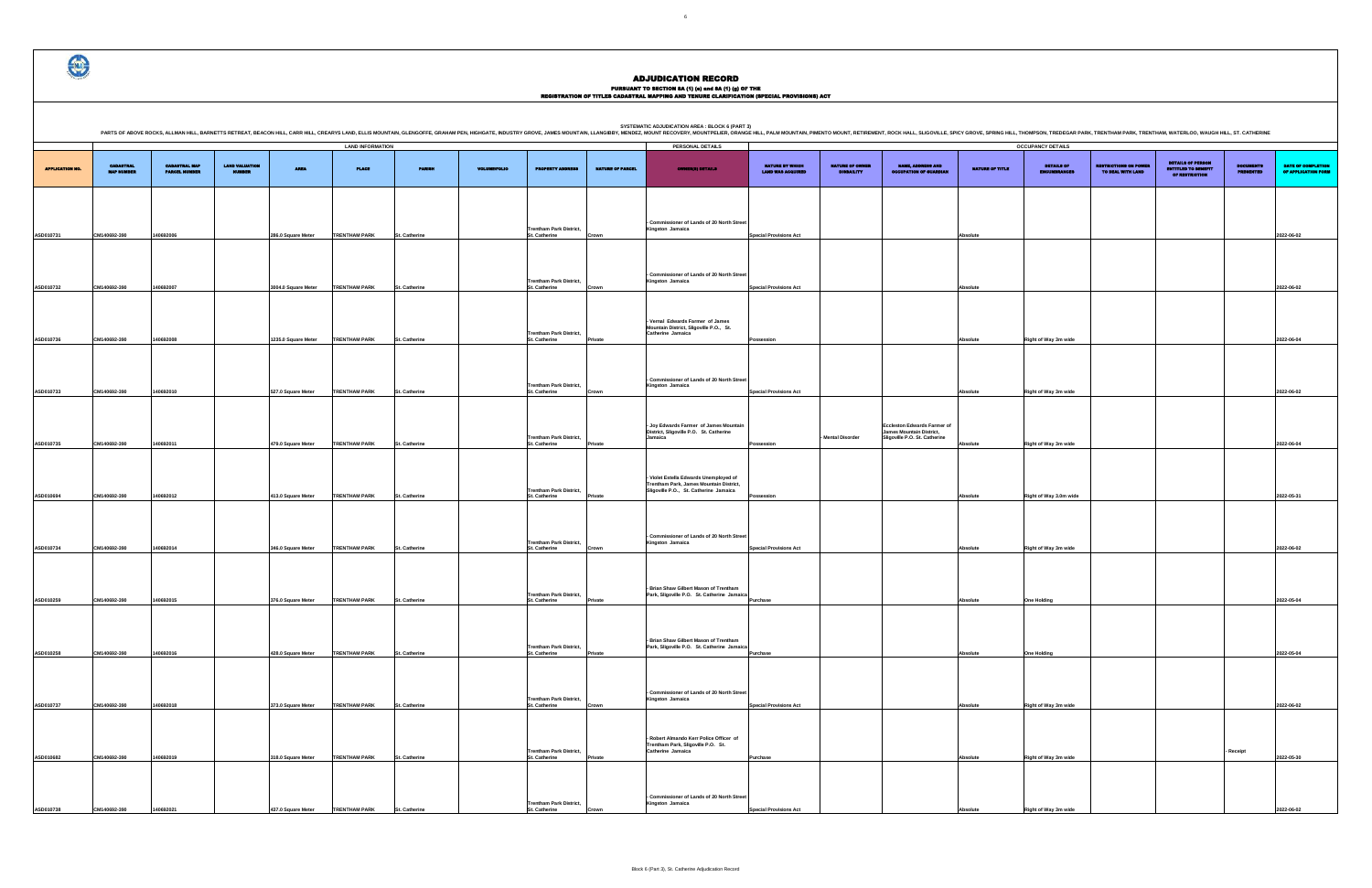# PURSUANT TO SECTION 8A (1) (0) and 8A (1) (g) OF THE<br>REGISTRATION OF TITLES CADASTRAL MAPPING AND TENURE CLARIFICATION (SPECIAL PROVISIONS) ACT

DETAILS OF ENCUMBRANCES RESTRICTIONS ON POWER TO DEAL WITH LAND DETAILS OF PERSON ENTITLED TO BENEFIT OF RESTRICTION DOCUMENTS PRESENTED DATE OF COMPLETION OF APPLICATION FORM **Possession Right of Way 3m wide QUALIFIED AND RIGHT OF A 2022-04-27 Special Provisions Act Absolute 2022-05-25 Possession Absolute 2022-05-13 Possession Absolute 2022-05-02 Possession Absolute 2022-05-09 Possession Absolute 2022-05-03 Postsion Right of Way 3m wide - Property Tax Receipts 2022-04-26 Possession Absolute 2022-04-28 Possession Absolute 2022-04-26**

.<br>IG HILL, THOMPSON, TREDEGAR PARK, TRENTHAM PARK, TRENTHAM, WATERLOO, WAUGH HILL, ST. CATHERINE

|                        |                                       |                                              |                       |                                           |                                                                                                                                                                                       |                                |                     |                                                                                               |                         | <b>SYSTEMATIC ADJUDICATION AREA : BLOCK 6 (PART 3)</b><br>PARTS OF ABOVE ROCKS, ALLMAN HILL, BARNETTS RETREAT, BEACON HILL, CARR HILL, CREARYS LAND, ELLIS MOUNTAIN, GLENGOFFE, GRAHAM PEN, HIGHGATE, INDUSTRY GROVE, JAMES MOUNTAIN, LLANGIBBY, MENDEZ, MOUNT RECOVERY, MOUNT RECOVERY, |                                             |                                      |                                                           |                      |                                        |
|------------------------|---------------------------------------|----------------------------------------------|-----------------------|-------------------------------------------|---------------------------------------------------------------------------------------------------------------------------------------------------------------------------------------|--------------------------------|---------------------|-----------------------------------------------------------------------------------------------|-------------------------|------------------------------------------------------------------------------------------------------------------------------------------------------------------------------------------------------------------------------------------------------------------------------------------|---------------------------------------------|--------------------------------------|-----------------------------------------------------------|----------------------|----------------------------------------|
|                        |                                       |                                              |                       |                                           | <b>LAND INFORMATION</b>                                                                                                                                                               |                                |                     |                                                                                               |                         | PERSONAL DETAILS                                                                                                                                                                                                                                                                         |                                             |                                      |                                                           |                      | <b>OCCUPANCY DETAILS</b>               |
| <b>APPLICATION NO.</b> | <b>CADASTRAL</b><br><b>MAP NUMBER</b> | <b>CADASTRAL MAP</b><br><b>PARCEL MUMBER</b> | <b>LAND VALUATION</b> | <b>AREA</b>                               | <b>PLACE</b>                                                                                                                                                                          | <b>PARISH</b>                  | <b>VOLUME/FOLIO</b> | <b>PROPERTY ADDRESS</b>                                                                       | <b>NATURE OF PARCEL</b> | <b>OWNER(8) DETAILS</b>                                                                                                                                                                                                                                                                  | NATURE BY WHICH<br><b>LAND WAS ACQUIRED</b> | NATURE OF OWNER<br><b>DISBAILITY</b> | <b>NAME, ADDRESS AND</b><br><b>OCCUPATION OF GUARDIAN</b> | NATURE OF TITLE      | <b>DETAILS OF</b><br><b>ENCUMBRANC</b> |
|                        |                                       |                                              |                       |                                           |                                                                                                                                                                                       |                                |                     | <b>Trentham Park District,</b>                                                                |                         | - Stanley Anthony Edwards Farmer of<br>Trentham Park, James Mountain District,<br>Sligoville P.O., St. Catherine Jamaica                                                                                                                                                                 |                                             |                                      |                                                           |                      |                                        |
| ASD010047              | CM140692-390                          | 140692022                                    |                       | 413.0 Square Meter                        | <b>TRENTHAM PARK</b>                                                                                                                                                                  | St. Catherine                  |                     | St. Catherine                                                                                 | Private                 |                                                                                                                                                                                                                                                                                          | Possession                                  |                                      |                                                           | Qualified            | Right of Way 3m wi                     |
| ASD010637              | CM140693-300                          | 140693002                                    |                       | 1096.0 Square Meter                       | <b>JAMES MOUNTAIN</b><br><b>CALLED TRENTHAM</b><br>PARK AND HOLLAND<br><b>VILLAGE</b>                                                                                                 | St. Catherine                  |                     | <b>James Mountain District,</b><br>St. Catherine                                              | Crown                   | - Commissioner of Lands of 20 North Street<br>Kingston Jamaica                                                                                                                                                                                                                           | <b>Special Provisions Act</b>               |                                      |                                                           | Absolute             |                                        |
| ASD010452              | CM140693-300                          | 140693003                                    |                       | 905.0 Square Meter                        | <b>JAMES MOUNTAIN</b><br><b>CALLED TRENTHAM</b><br>PARK AND HOLLAND<br><b>VILLAGE</b>                                                                                                 | St. Catherine                  |                     | <b>James Mountain District,</b><br>St. Catherine                                              | Private                 | Terrance Bowley Construction Worker of<br>52 Stockman Place, Irvington, New Jersey<br>07111 United States<br>- Carhlyle Cornelius Bowley Asphalt Paving<br>Contractor of 37 Salem Street, Apt 39,<br>Newark, New Jersey 07106 United States                                              | Possession                                  |                                      |                                                           | Absolute             |                                        |
| ASD010188              | CM140693-300                          | 140693007                                    |                       | 755.0 Square Meter                        | <b>JAMES MOUNTAIN</b><br><b>CALLED TRENTHAM</b><br>PARK AND HOLLAND<br><b>VILLAGE</b>                                                                                                 | St. Catherine                  |                     | <b>James Mountain District,</b><br>St. Catherine                                              | Private                 | - Frederic Marcus Burke Contractor of<br>James Mountain District, Sligoville P.O., St.<br>Catherine Jamaica                                                                                                                                                                              | Possession                                  |                                      |                                                           | Absolute             |                                        |
| ASD010353              | CM140693-300                          | 140693008                                    |                       | 1947.0 Square Meter                       | <b>JAMES MOUNTAIN</b><br><b>CALLED TRENTHAM</b><br>PARK AND HOLLAND<br><b>VILLAGE</b>                                                                                                 | St. Catherine                  |                     | <b>James Mountain District,</b><br>St. Catherine                                              | Private                 | - Robert Constantine Boland Farmer of<br>James Mountain District, Sligoville P.O. St.<br>Catherine Jamaica                                                                                                                                                                               | Possession                                  |                                      |                                                           | Absolute             |                                        |
| ASD010193              | CM140693-300                          | 140693009                                    |                       | 248.0 Square Meter                        | <b>JAMES MOUNTAIN</b><br><b>CALLED TRENTHAM</b><br>PARK AND HOLLAND<br><b>VILLAGE</b>                                                                                                 | St. Catherine                  |                     | <b>James Mountain District,</b><br>St. Catherine                                              | Private                 | - Annita Jestina Burke Janitor of James<br>Mountain District, Sligoville P.O. St.<br>Catherine Jamaica                                                                                                                                                                                   | Possession                                  |                                      |                                                           | Absolute             |                                        |
| ASD009966<br>ASD010068 | CM140693-300<br>CM140693-300          | 140693011<br>140693016                       |                       | 859.0 Square Meter<br>1116.0 Square Meter | <b>JAMES MOUNTAIN</b><br><b>CALLED TRENTHAM</b><br><b>PARK AND HOLLAND</b><br><b>VILLAGE</b><br><b>JAMES MOUNTAIN</b><br><b>CALLED TRENTHAM</b><br>PARK AND HOLLAND<br><b>VILLAGE</b> | St. Catherine<br>St. Catherine |                     | James Mountain District,<br>St. Catherine<br><b>James Mountain District,</b><br>St. Catherine | Private<br>Private      | <b>Clover Juliet Bowley-Page Certified Nursing</b><br>Assistant of 2326 79th Avenue Philadelphia<br>Pennslyvania 19150 United States<br>- Mark Lincoln Warren Businessman of Carr<br>Hill District, Rock Hall P.A. St. Andrew<br>Jamaica                                                 | Possession<br>Possession                    |                                      |                                                           | Absolute<br>Absolute | Right of Way 3m wi                     |
| ASD009977              | CM140693-300                          | 140693025                                    |                       | 2286.0 Square Meter                       | <b>JAMES MOUNTAIN</b><br><b>CALLED TRENTHAM</b><br>PARK AND HOLLAND<br><b>VILLAGE</b>                                                                                                 | St. Catherine                  |                     | <b>James Mountain District,</b><br>St. Catherine                                              | Private                 | Herman Aris Edwards Businessman of 23<br>Angelfish Walk, Westport, Bridgeport P.O.<br>St. Catherine Jamaica                                                                                                                                                                              | Possession                                  |                                      |                                                           | Absolute             |                                        |

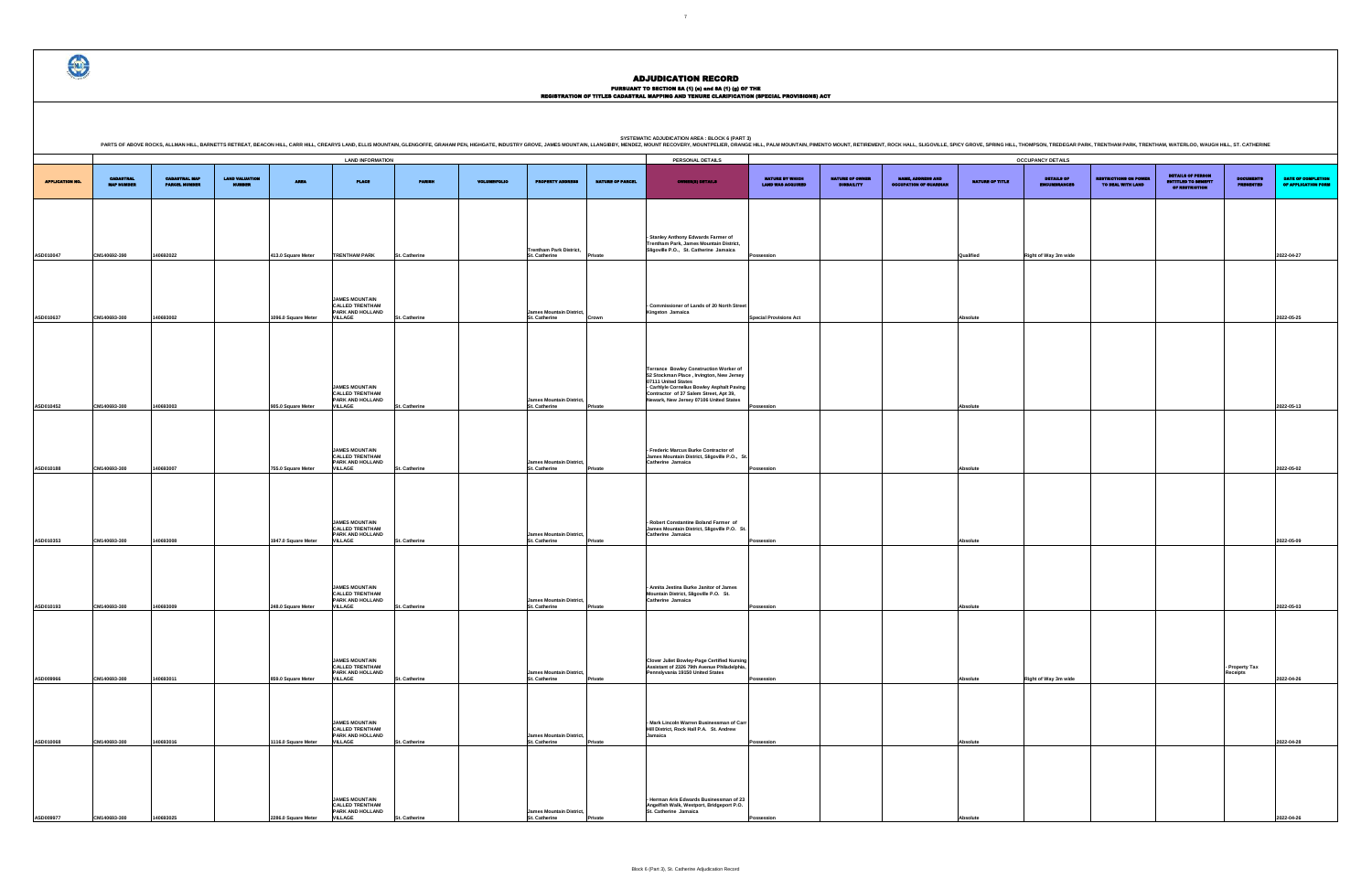DETAILS OF ENCUMBRANCES RESTRICTIONS ON POWER TO DEAL WITH LAND DETAILS OF PERSON ENTITLED TO BENEFIT OF RESTRICTION DOCUMENTS PRESENTED DATE OF COMPLETION OF APPLICATION FORM **Special Provisions Act Absolute 2022-04-27 Special Provisions Act Absolute 2022-04-27 Special Provisions Act Absolute 2022-05-25 Possession Absolute 2022-04-29 Possession Qualified 2022-05-02 Possession Absolute 2022-05-24 Possession Absolute 2022-05-05 Special Provisions Act Absolute 2022-04-26**

ADJUDICATION RECORD

PURSUANT TO SECTION 8A (1) (0) and 8A (1) (g) OF THE<br>REGISTRATION OF TITLES CADASTRAL MAPPING AND TENURE CLARIFICATION (SPECIAL PROVISIONS) ACT

|                        |                                |                                       |                                 |                    |                                                                                         |               |                     |                                                                              |                         | <b>SYSTEMATIC ADJUDICATION AREA : BLOCK 6 (PART 3)</b><br>PARTS OF ABOVE ROCKS, ALLMAN HILL, BARNETTS RETREAT, BEACON HILL, CARR HILL, CARR HILL, CARR HILL, CARR HILL, CARR HILL, CARR HILL, CARRYS LAND, ELLIS MOUNTAIN, OLENGOFFE, GRAHAM PEN, HUGHGATE, INDUSTRY GROVE, JAMES MOUNTA |                                             |                                      |                                                    |                        |                                 |                                                   |                                                                   |                                |                                  |
|------------------------|--------------------------------|---------------------------------------|---------------------------------|--------------------|-----------------------------------------------------------------------------------------|---------------|---------------------|------------------------------------------------------------------------------|-------------------------|------------------------------------------------------------------------------------------------------------------------------------------------------------------------------------------------------------------------------------------------------------------------------------------|---------------------------------------------|--------------------------------------|----------------------------------------------------|------------------------|---------------------------------|---------------------------------------------------|-------------------------------------------------------------------|--------------------------------|----------------------------------|
|                        |                                |                                       |                                 |                    | <b>LAND INFORMATION</b>                                                                 |               |                     |                                                                              |                         | PERSONAL DETAILS                                                                                                                                                                                                                                                                         |                                             |                                      |                                                    |                        | <b>OCCUPANCY DETAILS</b>        |                                                   |                                                                   |                                |                                  |
| <b>APPLICATION NO.</b> | <b>CADASTRAL</b><br>MAP NUMBER | <b>CADASTRAL MAP</b><br>PARCEL HUMBER | <b>LAND VALUATION</b><br>NUMBER | <b>AREA</b>        | <b>PLACE</b>                                                                            | <b>PARISH</b> | <b>VOLUME/FOLIO</b> | <b>PROPERTY ADDRESS</b>                                                      | <b>NATURE OF PARCEL</b> | <b>OWNER(8) DETAILS</b>                                                                                                                                                                                                                                                                  | NATURE BY WHICH<br><b>LAND WAS ACQUIRED</b> | NATURE OF OWNER<br><b>DISBAILITY</b> | NAME, ADDRESS AND<br><b>OCCUPATION OF GUARDIAN</b> | <b>NATURE OF TITLE</b> | DETAILS OF<br><b>MERCHANGER</b> | <b>RESTRICTIONS ON POWER</b><br>TO DEAL WITH LAND | DETAILS OF PERSON<br><b>ENTITLED TO BENEFIT</b><br>OF RESTRICTION | <b>DOCUMENTS<br/>PRESENTED</b> | <b>DATE OF</b><br><b>OF APPL</b> |
|                        |                                |                                       |                                 |                    |                                                                                         |               |                     |                                                                              |                         |                                                                                                                                                                                                                                                                                          |                                             |                                      |                                                    |                        |                                 |                                                   |                                                                   |                                |                                  |
| ASD010043              | CM140694-195                   | 140694005                             |                                 | 411.0 Square Meter | <b>JAMES MOUNTAIN AND</b><br><b>HOLLAND VILLAGE</b>                                     | St. Catherine |                     | James Mountain District,<br>St. Catherine                                    | Crown                   | - Commissioner of Lands of 20 North Street<br>Kingston Jamaica                                                                                                                                                                                                                           | <b>Special Provisions Act</b>               |                                      |                                                    | Absolute               |                                 |                                                   |                                                                   |                                | 2022-04-27                       |
| ASD010049              | CM140694-195                   | 140694006                             |                                 | 387.0 Square Meter | <b>JAMES MOUNTAIN AND</b><br><b>HOLLAND VILLAGE</b>                                     | St. Catherine |                     | <b>James Mountain District,</b><br>St. Catherine                             | Crown                   | - Commissioner of Lands of 20 North Street<br>Kingston Jamaica                                                                                                                                                                                                                           | <b>Special Provisions Act</b>               |                                      |                                                    | Absolute               |                                 |                                                   |                                                                   |                                | 2022-04-27                       |
| ASD010650              | CM140694-195                   | 140694007                             |                                 | 616.0 Square Meter | JAMES MOUNTAIN AND<br><b>HOLLAND VILLAGE</b>                                            | St. Catherine |                     | <b>James Mountain District,</b><br>St. Catherine                             | Crown                   | - Commissioner of Lands of 20 North Street<br>Kingston Jamaica                                                                                                                                                                                                                           | <b>Special Provisions Act</b>               |                                      |                                                    | Absolute               |                                 |                                                   |                                                                   |                                | 2022-05-25                       |
| ASD010155              | CM140694-195                   | 140694008                             |                                 | 792.0 Square Meter | JAMES MOUNTAIN AND<br><b>HOLLAND VILLAGE</b>                                            | St. Catherine |                     | <b>James Mountain District,</b><br>St. Catherine                             | Private                 | - Hansel Anthony Byfield Construction<br>Worker of James Mountain District,<br>Sligoville P.O. St. Catherine Jamaica                                                                                                                                                                     | Possession                                  |                                      |                                                    | Absolute               |                                 |                                                   |                                                                   |                                | 2022-04-29                       |
| ASD010164              | CM140694-195                   | 140694009                             |                                 | 941.0 Square Meter | JAMES MOUNTAIN AND<br><b>HOLLAND VILLAGE</b>                                            | St. Catherine |                     | <b>James Mountain District,</b><br>St. Catherine                             | Private                 | - Hansel Anthony Byfield Construction<br>Worker of James Mountain District,<br>Sligoville P.O. St. Catherine Jamaica                                                                                                                                                                     | Possession                                  |                                      |                                                    | Qualified              |                                 |                                                   |                                                                   |                                | 2022-05-02                       |
|                        |                                |                                       |                                 |                    | JAMES MOUNTAIN AND                                                                      |               |                     | <b>James Mountain District,</b>                                              |                         | - Daphne Theresa Dawkins Seamstress of<br>2213 Weston Point Dr., Apt 1112, Orlando<br>Florida 32810 United States                                                                                                                                                                        |                                             |                                      |                                                    |                        |                                 |                                                   |                                                                   |                                |                                  |
| ASD010597              | CM140694-195                   | 140694010                             |                                 | 825.0 Square Meter | <b>HOLLAND VILLAGE</b><br><b>JAMES MOUNTAIN AND</b>                                     | St. Catherine |                     | St, Catherine<br>James Mountain District,                                    | Private                 | Madgeta Bowley Retiree of 297 N Park<br>Street, East Orange, New Jersey 07017-<br>1819 United States                                                                                                                                                                                     | Possession                                  |                                      |                                                    | Absolute               |                                 |                                                   |                                                                   |                                | 2022-05-24                       |
| ASD010303              | CM140694-195                   | 140694011                             |                                 | 679.0 Square Meter | HOLLAND VILLAGE St. Catherine                                                           |               |                     | St. Catherine                                                                | Private                 |                                                                                                                                                                                                                                                                                          | Possession                                  |                                      |                                                    | Absolute               |                                 |                                                   |                                                                   |                                | 2022-05-05                       |
| ASD009978              | CM140694-195                   | 140694012                             |                                 | 809.0 Square Meter | <b>JAMES MOUNTAIN AND</b><br>HOLLAND VILLAGE St. Catherine<br><b>JAMES MOUNTAIN AND</b> |               |                     | James Mountain District,<br>St. Catherine<br><b>James Mountain District,</b> | Crown                   | - Commissioner of Lands of 20 North Street<br>Kingston Jamaica<br>- Commissioner of Lands of 20 North Street<br>Kingston Jamaica                                                                                                                                                         | <b>Special Provisions Act</b>               |                                      |                                                    | Absolute               |                                 |                                                   |                                                                   |                                | 2022-04-26                       |
| ASD009981              | CM140694-195                   | 140694013                             |                                 | 937.0 Square Meter | HOLLAND VILLAGE St. Catherine                                                           |               |                     | St. Catherine                                                                | Crown                   |                                                                                                                                                                                                                                                                                          | <b>Special Provisions Act</b>               |                                      |                                                    | Absolute               |                                 |                                                   |                                                                   |                                | 2022-04-26                       |

 $\bigcirc$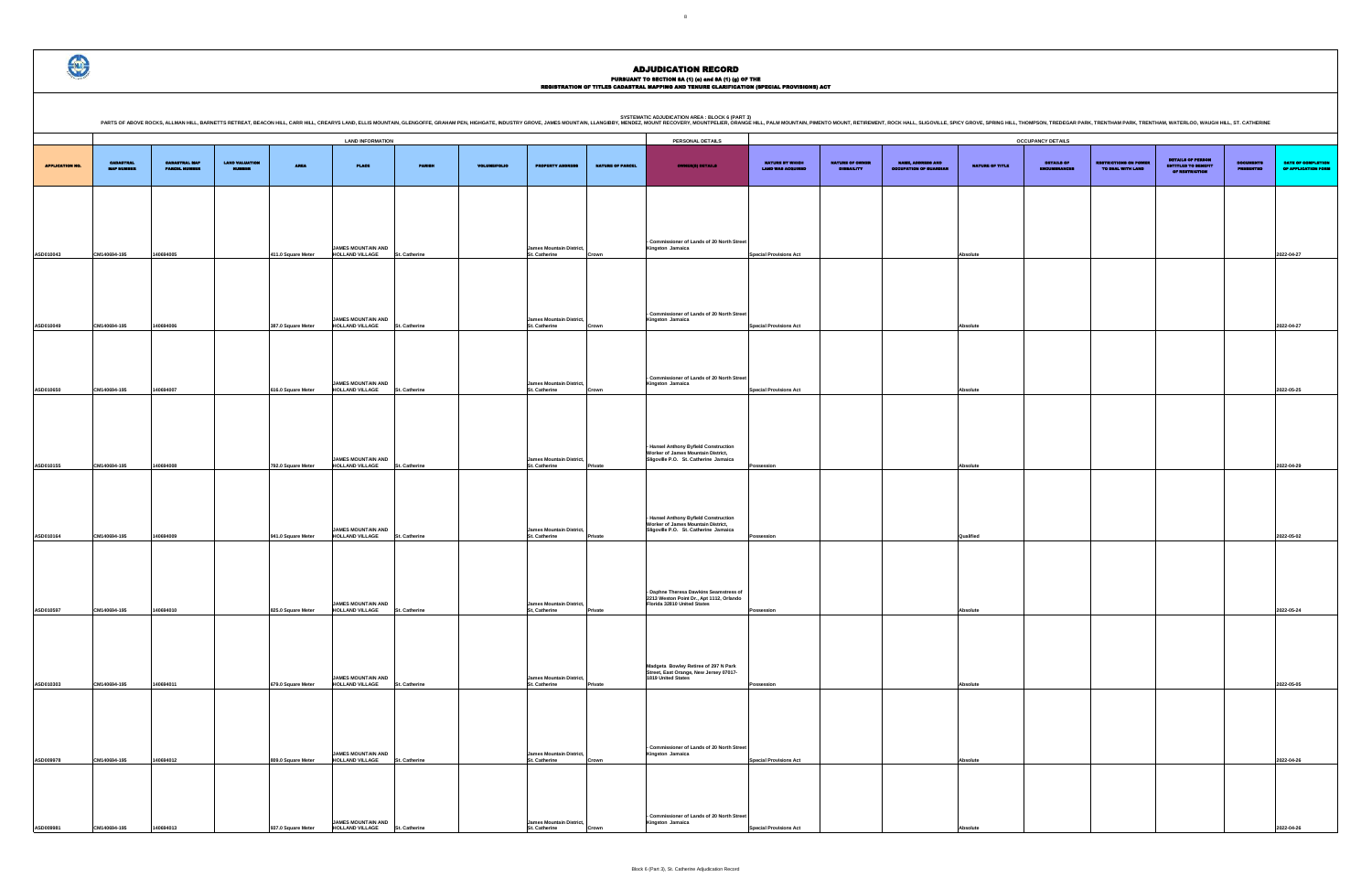# PURSUANT TO SECTION 8A (1) (0) and 8A (1) (g) OF THE<br>REGISTRATION OF TITLES CADASTRAL MAPPING AND TENURE CLARIFICATION (SPECIAL PROVISIONS) ACT

|                                             |                                      |                                                    |                 | <b>OCCUPANCY DETAILS</b>          |                                                   |                                                                   |                                      |                                           |
|---------------------------------------------|--------------------------------------|----------------------------------------------------|-----------------|-----------------------------------|---------------------------------------------------|-------------------------------------------------------------------|--------------------------------------|-------------------------------------------|
| NATURE BY WHICH<br><b>LAND WAS ACQUIRED</b> | NATURE OF OWNER<br><b>DISBAILITY</b> | NAME, ADDRESS AND<br><b>OCCUPATION OF GUARDIAN</b> | NATURE OF TITLE | DETAILS OF<br><b>ENCUMBRANCES</b> | <b>RESTRICTIONS ON POWER</b><br>TO DRAL WITH LAND | <b>DETAILS OF PERSON</b><br>ENTITLED TO BENEFIT<br>OF RESTRICTION | <b>DOCUMENTS</b><br><b>PRESENTED</b> | DATE OF COMPLETION<br>OF APPLICATION FORM |
|                                             |                                      |                                                    |                 |                                   |                                                   |                                                                   |                                      |                                           |
|                                             |                                      |                                                    |                 |                                   |                                                   |                                                                   |                                      |                                           |
| <b>Special Provisions Act</b>               |                                      |                                                    | Absolute        |                                   |                                                   |                                                                   |                                      | 2022-05-04                                |
|                                             |                                      |                                                    |                 |                                   |                                                   |                                                                   |                                      |                                           |
|                                             |                                      |                                                    |                 |                                   |                                                   |                                                                   |                                      |                                           |
| Possession                                  |                                      |                                                    | Absolute        |                                   |                                                   |                                                                   |                                      | 2022-05-03                                |
|                                             |                                      |                                                    |                 |                                   |                                                   |                                                                   |                                      |                                           |
|                                             |                                      |                                                    |                 |                                   |                                                   |                                                                   |                                      |                                           |
| Possession                                  |                                      |                                                    | Absolute        |                                   |                                                   |                                                                   |                                      | 2022-05-03                                |
|                                             |                                      |                                                    |                 |                                   |                                                   |                                                                   |                                      |                                           |
|                                             |                                      |                                                    |                 |                                   |                                                   |                                                                   |                                      | 2022-05-03                                |
| <b>Special Provisions Act</b>               |                                      |                                                    | Absolute        |                                   |                                                   |                                                                   |                                      |                                           |
|                                             |                                      |                                                    |                 |                                   |                                                   |                                                                   |                                      |                                           |
|                                             |                                      |                                                    | Qualified       |                                   |                                                   |                                                                   |                                      | 2022-04-14                                |
| Possession                                  |                                      |                                                    |                 |                                   |                                                   |                                                                   |                                      |                                           |
|                                             |                                      |                                                    |                 |                                   |                                                   |                                                                   |                                      |                                           |
| <b>Special Provisions Act</b>               |                                      |                                                    | Absolute        |                                   |                                                   |                                                                   |                                      | 2022-05-03                                |
|                                             |                                      |                                                    |                 |                                   |                                                   |                                                                   |                                      |                                           |
|                                             |                                      |                                                    |                 |                                   |                                                   |                                                                   |                                      |                                           |
| Possession                                  |                                      |                                                    | Absolute        |                                   |                                                   |                                                                   |                                      | 2022-05-04                                |
|                                             |                                      |                                                    |                 |                                   |                                                   |                                                                   |                                      |                                           |
|                                             |                                      |                                                    |                 |                                   |                                                   |                                                                   |                                      |                                           |
| Possession                                  |                                      |                                                    | Absolute        |                                   |                                                   |                                                                   |                                      | 2022-04-13                                |

HILL, THOMPSON, TREDEGAR PARK, TRENTHAM PARK, TRENTHAM, WATERLOO, WAUGH HILL, ST. CATHERINE

|                 |                                       |                                              |                                 |                     |                                                     |               |                     |                                                         |                         | <b>SYSTEMATIC ADJUDICATION AREA : BLOCK 6 (PART 3)</b><br>PARTS OF ABOVE ROCKS, ALLMAN HILL, BARNETTS RETREAT, BEACON HILL, CARR HILL, CREARYS LAND, ELLIS MOUNTAIN, GLENGOFFE, GRAHAM PEN, HIGHGATE, INDUSTRY GROVE, JAMES MOUNTAIN, LLANGIBBY, MENDEZ, MOUNT RECOVERY, MOUNT RECOVERY, |                                             |                                      |                                                           |                 |                                 |
|-----------------|---------------------------------------|----------------------------------------------|---------------------------------|---------------------|-----------------------------------------------------|---------------|---------------------|---------------------------------------------------------|-------------------------|------------------------------------------------------------------------------------------------------------------------------------------------------------------------------------------------------------------------------------------------------------------------------------------|---------------------------------------------|--------------------------------------|-----------------------------------------------------------|-----------------|---------------------------------|
|                 |                                       |                                              |                                 |                     | <b>LAND INFORMATION</b>                             |               |                     |                                                         |                         | PERSONAL DETAILS                                                                                                                                                                                                                                                                         |                                             |                                      |                                                           |                 | <b>OCCUPANCY DETAILS</b>        |
| APPLICATION NO. | <b>CADASTRAL</b><br><b>MAP NUMBER</b> | <b>CADASTRAL MAP</b><br><b>PARCIL HUMBER</b> | <b>LAND VALUATION</b><br>NUMBER | <b>AREA</b>         | <b>PLACE</b>                                        | <b>PARISH</b> | <b>VOLUME/FOLIO</b> | <b>PROPERTY ADDRESS</b>                                 | <b>NATURE OF PARCEL</b> | <b>OWNER(S) DETAILS</b>                                                                                                                                                                                                                                                                  | NATURE BY WHICH<br><b>LAND WAS ACQUIRED</b> | NATURE OF OWNER<br><b>DISBAILITY</b> | <b>NAME, ADDRESS AND</b><br><b>OCCUPATION OF GUARDIAN</b> | NATURE OF TITLE | <b>DETAILS OF</b><br>ENCUMBRANC |
|                 |                                       |                                              |                                 |                     |                                                     |               |                     |                                                         |                         |                                                                                                                                                                                                                                                                                          |                                             |                                      |                                                           |                 |                                 |
|                 |                                       |                                              |                                 |                     |                                                     |               |                     |                                                         |                         |                                                                                                                                                                                                                                                                                          |                                             |                                      |                                                           |                 |                                 |
| ASD010260       | CM140694-195                          | 140694015                                    |                                 | 761.0 Square Meter  | JAMES MOUNTAIN AND<br><b>HOLLAND VILLAGE</b>        | St. Catherine |                     | <b>James Mountain District,</b><br>St. Catherine        | Crown                   | - Commissioner of Lands of 20 North Street<br>Kingston Jamaica                                                                                                                                                                                                                           | <b>Special Provisions Act</b>               |                                      |                                                           | Absolute        |                                 |
|                 |                                       |                                              |                                 |                     |                                                     |               |                     |                                                         |                         |                                                                                                                                                                                                                                                                                          |                                             |                                      |                                                           |                 |                                 |
| ASD010206       | CM140694-195                          | 140694022                                    |                                 | 411.0 Square Meter  | JAMES MOUNTAIN AND<br><b>HOLLAND VILLAGE</b>        | St. Catherine |                     | <b>James Mountain District,</b><br>St. Catherine        | Private                 | - Marlon Hugh Bowley Construction Worker<br>of James Mountain District, Sligoville P.O.<br>St. Catherine Jamaica                                                                                                                                                                         | Possession                                  |                                      |                                                           | Absolute        |                                 |
|                 |                                       |                                              |                                 |                     |                                                     |               |                     |                                                         |                         |                                                                                                                                                                                                                                                                                          |                                             |                                      |                                                           |                 |                                 |
|                 |                                       |                                              |                                 |                     |                                                     |               |                     |                                                         |                         |                                                                                                                                                                                                                                                                                          |                                             |                                      |                                                           |                 |                                 |
| ASD010243       | CM140694-195                          | 140694023                                    |                                 | 577.0 Square Meter  | <b>JAMES MOUNTAIN AND</b><br><b>HOLLAND VILLAGE</b> | St. Catherine |                     | James Mountain District,<br>St. Catherine               | Private                 | - Lloyd Agustus Bowley Farmer of James<br>Mountain District, Sligoville P.O. St.<br>Catherine Jamaica                                                                                                                                                                                    | Possession                                  |                                      |                                                           | Absolute        |                                 |
|                 |                                       |                                              |                                 |                     |                                                     |               |                     |                                                         |                         |                                                                                                                                                                                                                                                                                          |                                             |                                      |                                                           |                 |                                 |
| ASD010191       | CM140694-195                          | 140694025                                    |                                 | 331.0 Square Meter  | <b>JAMES MOUNTAIN AND</b><br><b>HOLLAND VILLAGE</b> | St. Catherine |                     | James Mountain District,<br>St. Catherine               | Crown                   | - Commissioner of Lands of 20 North Street<br>Kingston Jamaica                                                                                                                                                                                                                           | <b>Special Provisions Act</b>               |                                      |                                                           | Absolute        |                                 |
|                 |                                       |                                              |                                 |                     |                                                     |               |                     |                                                         |                         |                                                                                                                                                                                                                                                                                          |                                             |                                      |                                                           |                 |                                 |
|                 |                                       |                                              |                                 |                     |                                                     |               |                     |                                                         |                         | - Charmaine Hortense Carr-Guthrie Office<br><b>Attendant of James Mountain District,</b><br>Sligoville P.O. St. Catherine Jamaica<br>- Osric Vernon Carr Field Technician of<br>Topper Hill, Rock Hall P.A. St. Andrew                                                                   |                                             |                                      |                                                           |                 |                                 |
| ASD009796       | CM140694-195                          | 140694027                                    |                                 | 5447.0 Square Meter | <b>JAMES MOUNTAIN AND</b><br><b>HOLLAND VILLAGE</b> | St. Catherine |                     | <b>James Mountain District,</b><br>St. Catherine        | Private                 | Jamaica                                                                                                                                                                                                                                                                                  | Possession                                  |                                      |                                                           | Qualified       |                                 |
|                 |                                       |                                              |                                 |                     |                                                     |               |                     |                                                         |                         |                                                                                                                                                                                                                                                                                          |                                             |                                      |                                                           |                 |                                 |
| ASD010207       | CM140694-195                          | 140694029                                    |                                 | 7425.0 Square Meter | <b>JAMES MOUNTAIN AND</b><br><b>HOLLAND VILLAGE</b> | St. Catherine |                     | <b>James Mountain District,</b><br><b>St. Catherine</b> | Crown                   | Commissioner of Lands of 20 North Street<br>Kingston Jamaica                                                                                                                                                                                                                             | <b>Special Provisions Act</b>               |                                      |                                                           | Absolute        |                                 |
|                 |                                       |                                              |                                 |                     |                                                     |               |                     |                                                         |                         |                                                                                                                                                                                                                                                                                          |                                             |                                      |                                                           |                 |                                 |
|                 |                                       |                                              |                                 |                     |                                                     |               |                     |                                                         |                         | <b>Clover Juliet Bowley-Page Certified Nursing</b><br>Assistant of 2326 79th Avenue Philadelphia,<br>Pennslyvania 19150 United States<br>- Princess Robinson-Dubidad Housewife of                                                                                                        |                                             |                                      |                                                           |                 |                                 |
| ASD010266       | CM140694-195                          | 140694030                                    |                                 | 7191.0 Square Meter | <b>JAMES MOUNTAIN AND</b><br><b>HOLLAND VILLAGE</b> | St. Catherine |                     | <b>James Mountain District,</b><br>St. Catherine        | Private                 | 1779 2nd Avenue Apartment 6E, New York<br>10128 United States                                                                                                                                                                                                                            | Possession                                  |                                      |                                                           | Absolute        |                                 |
|                 |                                       |                                              |                                 |                     |                                                     |               |                     |                                                         |                         |                                                                                                                                                                                                                                                                                          |                                             |                                      |                                                           |                 |                                 |
|                 |                                       |                                              |                                 |                     | <b>JAMES MOUNTAIN AND</b>                           |               |                     | <b>James Mountain District,</b>                         |                         | Michael Bowley Farmer of James<br>Mountain District, Sligoville P.O. St.<br>Catherine Jamaica                                                                                                                                                                                            |                                             |                                      |                                                           |                 |                                 |
| ASD009793       | CM140694-195                          | 140694031                                    |                                 | 2407.0 Square Meter | HOLLAND VILLAGE                                     | St. Catherine |                     | St. Catherine                                           | Private                 |                                                                                                                                                                                                                                                                                          | Possession                                  |                                      |                                                           | Absolute        |                                 |

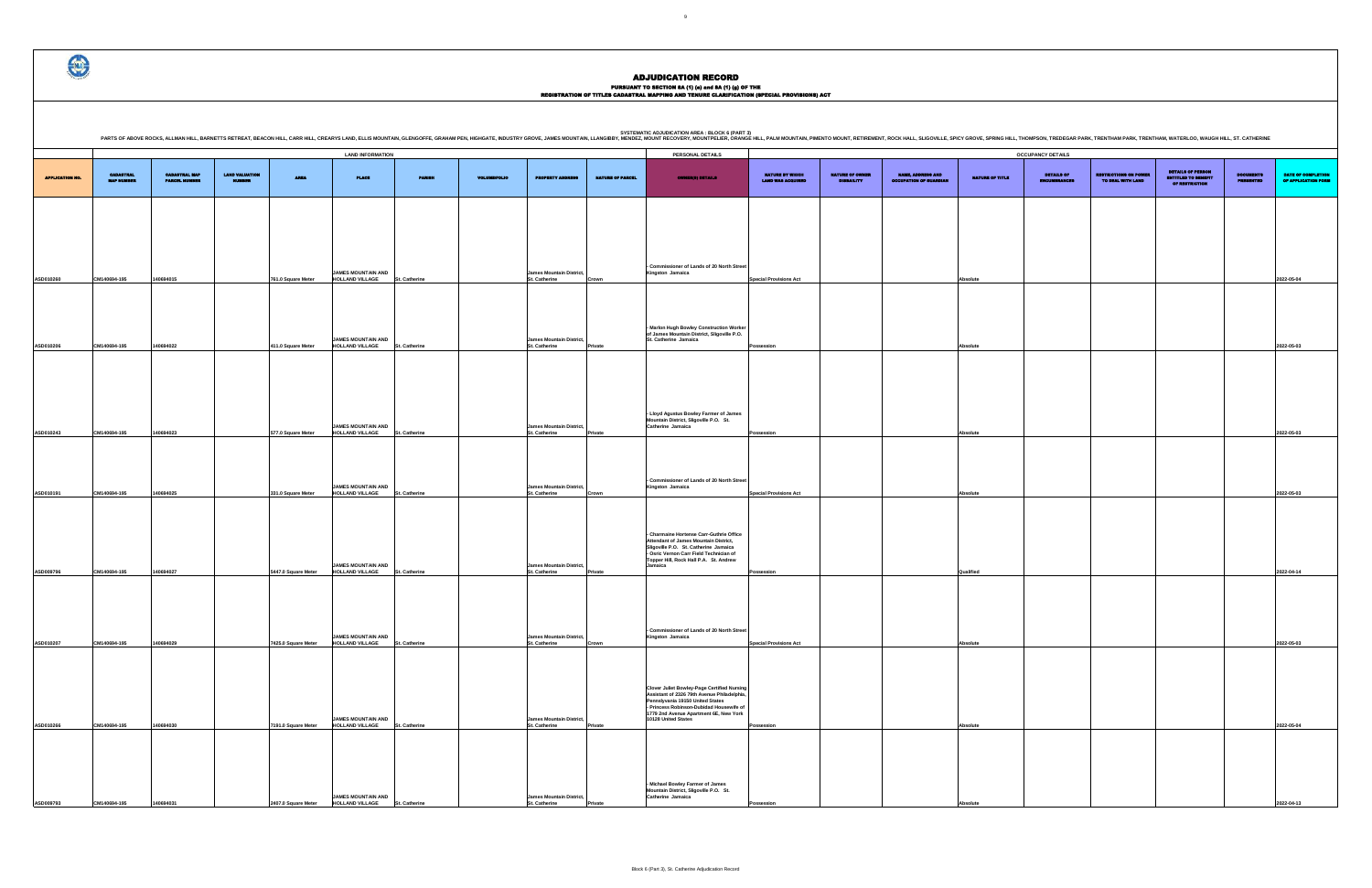PURSUANT TO SECTION 8A (1) (e) and 8A (1) (g) OF THE<br>REGISTRATION OF TITLES CADASTRAL MAPPING AND TENURE CLARIFICATION (SPECIAL PROVISIONS) ACT

| <b>OCCUPANCY DETAILS</b>          |                                                   |                                                                          |                                      |                                           |
|-----------------------------------|---------------------------------------------------|--------------------------------------------------------------------------|--------------------------------------|-------------------------------------------|
| DETAILS OF<br><b>ENCUMBRANCES</b> | <b>RESTRICTIONS ON POWER</b><br>TO DEAL WITH LAND | <b>DETAILS OF PERSON</b><br><b>ENTITLED TO BENEFIT</b><br>OF RESTRICTION | <b>DOCUMBITS</b><br><b>PRESENTED</b> | DATE OF COMPLETION<br>OF APPLICATION FORM |
|                                   |                                                   |                                                                          |                                      |                                           |
|                                   |                                                   |                                                                          |                                      |                                           |
|                                   |                                                   |                                                                          |                                      |                                           |
|                                   |                                                   |                                                                          |                                      | 2022-05-02                                |
|                                   |                                                   |                                                                          |                                      |                                           |
|                                   |                                                   |                                                                          |                                      |                                           |
|                                   |                                                   |                                                                          |                                      | 2022-05-03                                |

**Senior Director, Adjudication Services**

€

### ADJUDICATION RECORD

FARTS OF ABOVE ROCKS, ALLMAN HILL, BARNETTS RETREAT, BEACON HILL, CARR HILL, CARR HILL, CARR HILL, CARR HILL, CARR HILL, CARR HILL, CARR HILL, CARR HILL, CARR HILL, CARR HILL, CARR HILL, CARR HILL, CARR HILL, SALR BILL, BL **PERSONAL DETAILS LAND INFORMATION OCCUPANCY DETAILS** NAME, ADDRESS AND DETAILS OF PERSON CADASTRAL MAP NUMBER CADASTRAL MAP PARCEL NUMBER LAND VALUATION NUMBER NATURE BY WHICH LAND WAS ACQUIRED NATURE OF OWNER DISBAILITY DETAILS OF RESTRICTIONS ON POWER DOCUMENTS APPLICATION NO. AREA PLACE PARISH VOLUME/FOLIO PROPERTY ADDRESS NATURE OF PARCEL OWNER(S) DETAILS NATURE OF TITLE ENTITLED TO BENEFIT OCCUPATION OF GUARDIAN TO DEAL WITH LAND PRESENTED OF RESTRICTION **-** Internal of 20 North Street **Commission Kingston Jamaica JAMES MOUNTAIN AND HOLLAND VILLAGE St. Catherine James Mountain District, St. Catherine Crown ASD010176 CM140694-195 140694032 895.0 Square Meter Special Provisions Act Absolute 2022-05-02 Deleta Bowley Carter Babysitter of 46D Paine Avenue, Irvington New Jersey 07111 United States JAMES MOUNTAIN AND HOLLAND VILLAGE St. Catherine James Mountain District, St. Catherine Private ASD010240 CM140694-195 140694033 423.0 Square Meter Possession Absolute 2022-05-03** The Adjudication Record was displayed in the Systematic Adjudication Area on **and shall remain on a period of Systematic Adjudication Area on** and shall remain on display for a period of THIRTY (30) days. During this period, the Senior Director, Adjudication Services may amend any minor error or omission not materially affecting the interest of any person. Therefore, any Applicant who considers the Adjudication Record to be Any person who objects to an Applicant's claim to ownership rights and interests in a parcel of land on the Adjudication Record, may within THIRTY (30) days of the date of display of the said Record submit the grounds for **The prescribed Forms (Amendment of the Adjudication Record or Objection to the Adjudication Record) are available at any National Land Agency office or via the Agencys website at: www.nla.gov.jm All Requests for Amendment of the Adjudication Record or Objection to the Adjudication Record must be submitted using the prescribed Form to the Senior Director, Adjudication Services at: National Land Agency 8 Ardenne Road Kingston 10 Saint Andrew This Record comprises applications for lands located within St. Catherine Block 6 (Part 3) and more particularly, being Cadastral Map Numbers: 1. CM140671-44 2. CM140672-82 3. CM140673-168 4. CM140675-214 5. CM140689-333 6. CM140690-408 7. CM140691A-410 8. CM140691B-431 9. CM140692-390 10. CM140693-300 11. CM140694-195** Anilline **Display Date: \_\_\_\_\_\_\_\_\_\_\_\_\_\_\_\_\_\_\_\_\_\_\_\_\_\_\_\_\_\_\_\_\_\_\_\_\_\_**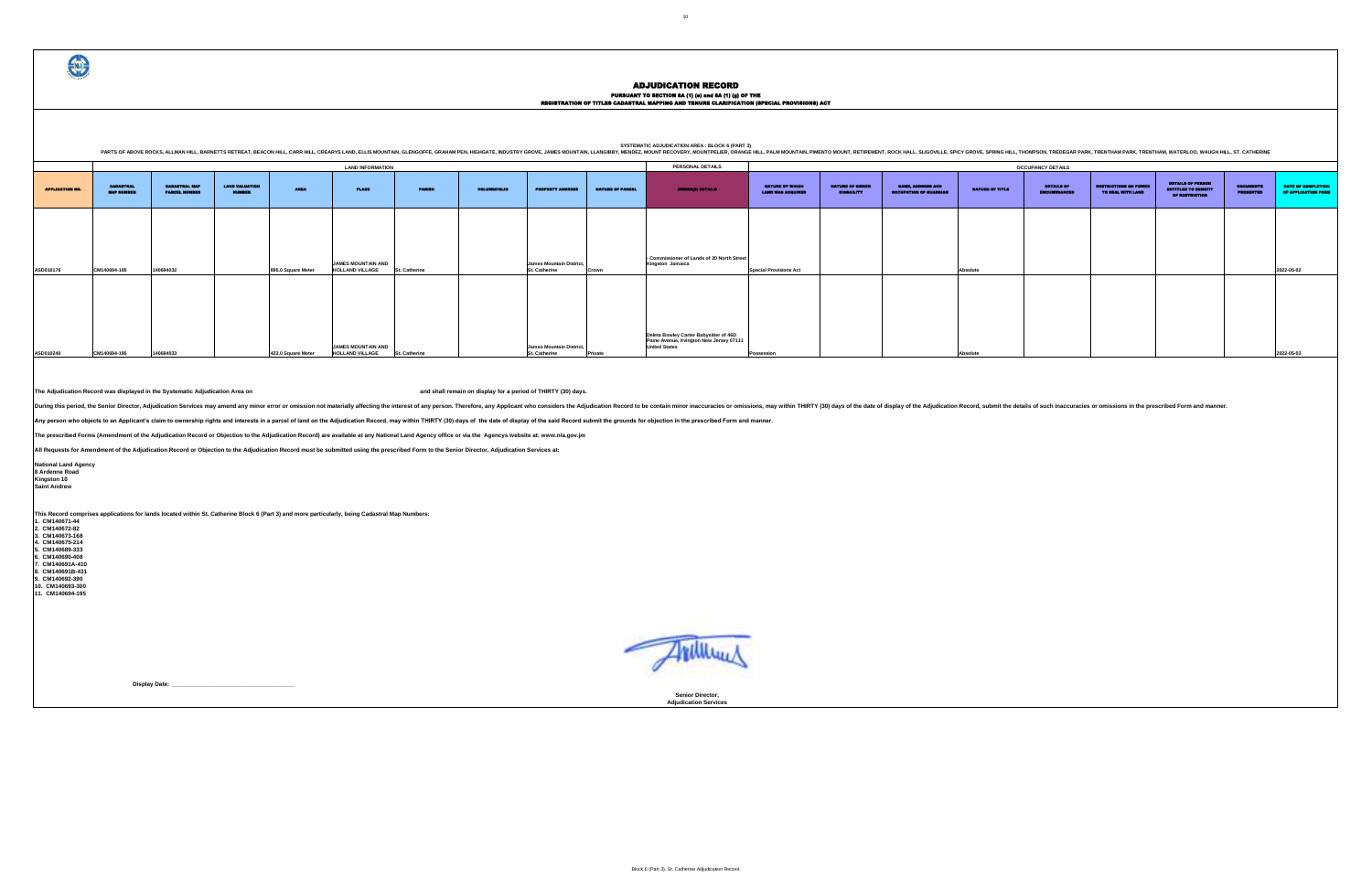

# Scale 1:1000 Cadastral Map

| LEGEND                                                          | SURVEY DATUM: JAD2001                                    |                                                                             |              |                 |
|-----------------------------------------------------------------|----------------------------------------------------------|-----------------------------------------------------------------------------|--------------|-----------------|
| 1004/747<br>Volume and Folio                                    | Projection:                                              | Lambert Conical Orthomorphic with<br>one Standard Parallel                  | Prepared by: |                 |
| Property Boundary<br>Deposited Plan Boundary------------------- | Spheroid:<br>Unit of Measurement:<br>Origin:             | <b>WGS 84</b><br>Metre<br>77 00 W of<br>Greenwich<br>18 00 N of the Equator |              | Codmop Divisi   |
| Gully\Drain\River<br>Registered Boundary-                       | False Co-ordinates of Origin:<br>Scole Factor at Origin: | 750 000m<br>Easting<br>650 000m Northing<br>1.000                           | Approved by: | Director of Sur |
|                                                                 |                                                          |                                                                             |              |                 |

**JAMAICA** 

# $CM 140691B - 431$

# LAMP BLOCK 6 - SHEET 91B

| Parish   | 14 |          |    |    |
|----------|----|----------|----|----|
| Block    |    | 03       |    |    |
| Sheet    |    |          | 25 |    |
| Parcel   |    |          |    | 41 |
| Parcei # |    | 14032541 |    |    |

್ ಮಾರ್ಗಳ ಕ್ಷ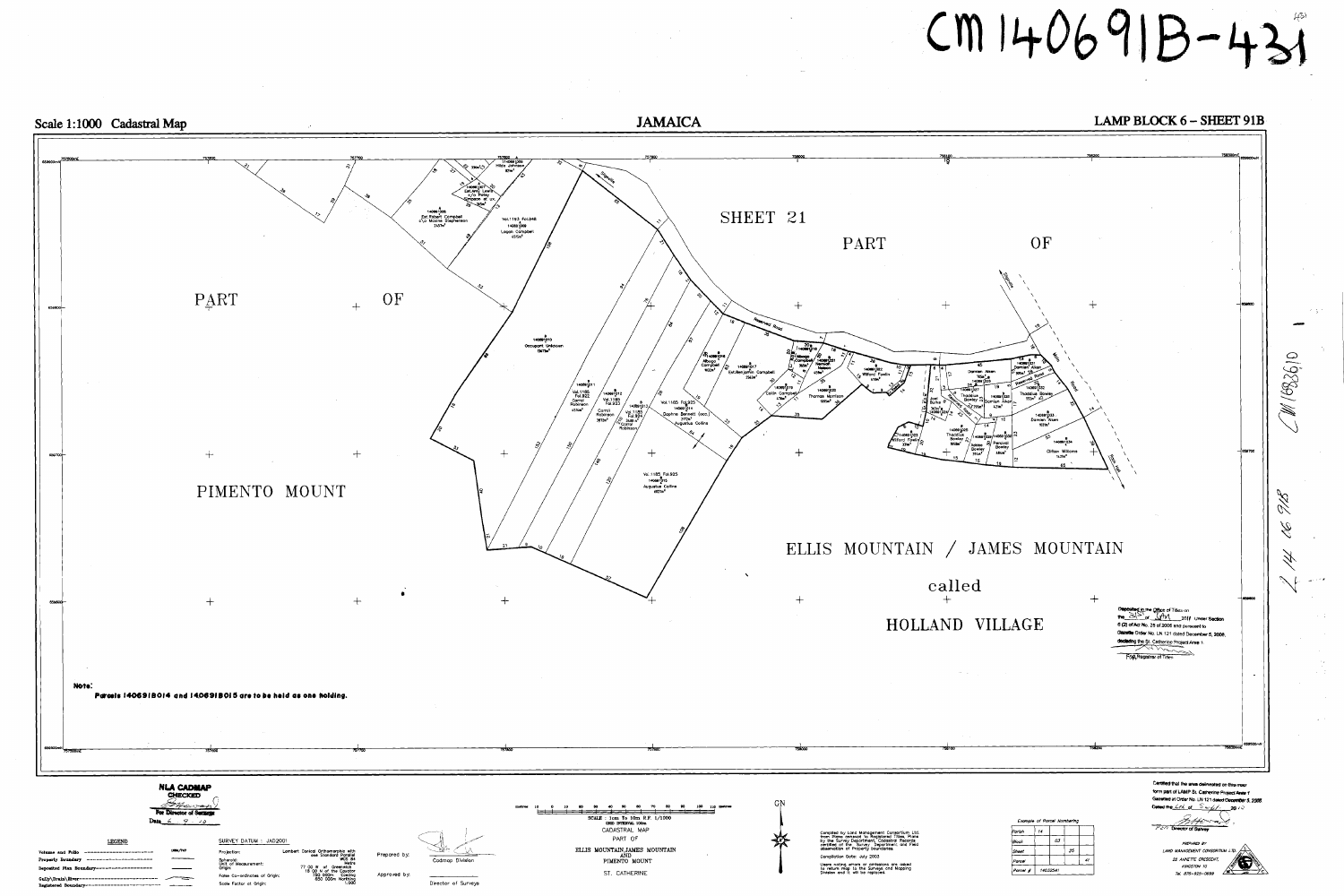



| Example of Porcel Numbering |                |    |    |    |  |  |
|-----------------------------|----------------|----|----|----|--|--|
| Parish                      | 14             |    |    |    |  |  |
| Block                       |                | os |    |    |  |  |
| Sheet                       |                |    | 25 |    |  |  |
| Parcel                      |                |    |    | 41 |  |  |
| Parcel #                    | ,,<br>14032541 |    |    |    |  |  |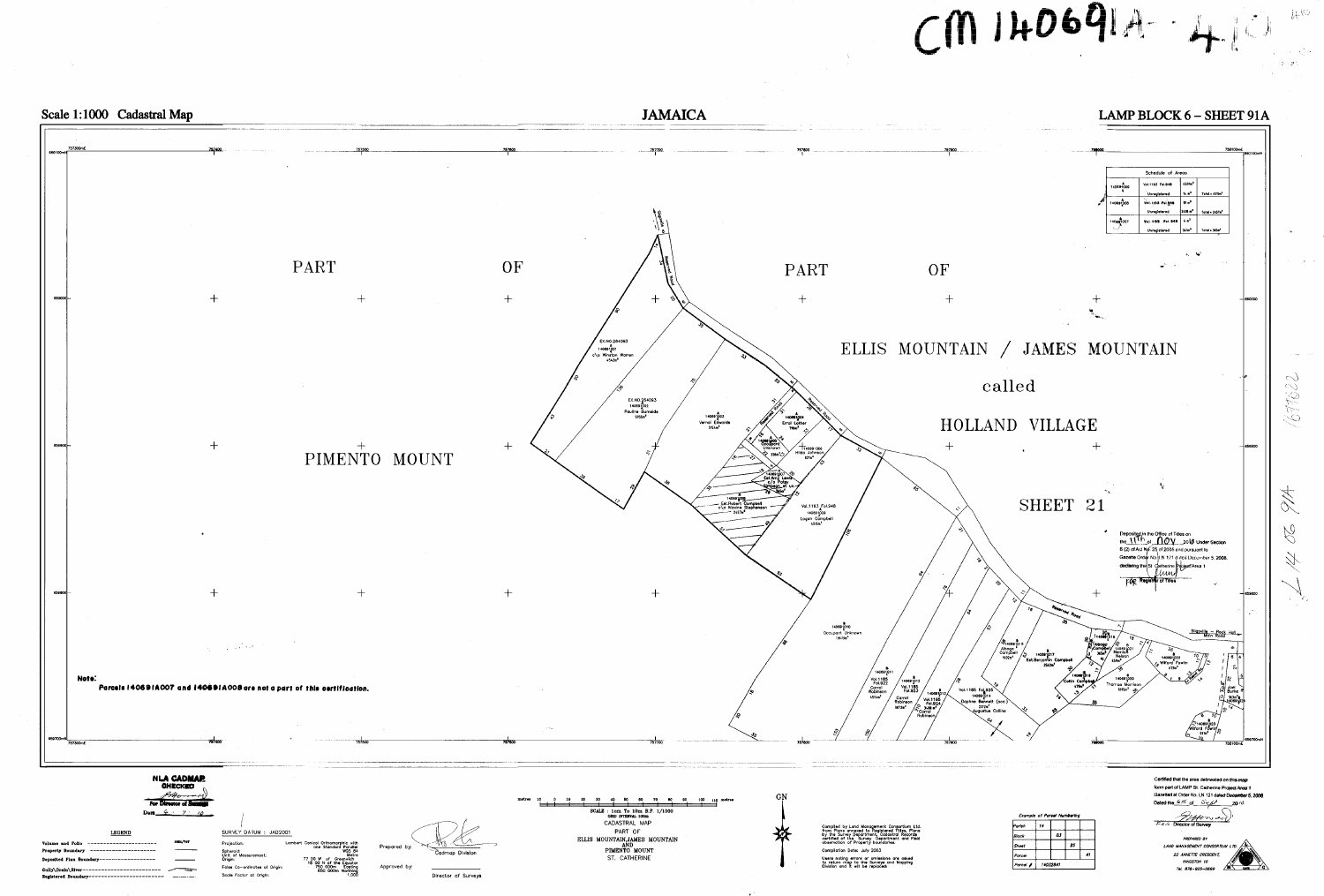# $PART$ 40690001 Marcia Keith  $1974 m<sup>2</sup>$ 140690003 Paul James<br>1855 m<sup>2</sup>  $+$  $+$ 659700

# Scale 1:1000 Cadastral Map

# NLA CADMAP

For Director of Surveys  $cos \frac{16p}{531s}$ 

# LEGEND

----------------------Property Bo ------------Deposited Plan Boundary------------------Registered Boundary------------------------- - ------- SURVEY DATUM : JAD2001

Projection:

Spheroid:<br>Unit of Measurement:<br>Origin: False Co-ordinates of Origin Scole Factor at Origin:

Lambert Conical Orthomorphic with<br>
one Standard Parallel<br>
WGS 84<br>
77 00 W of Greenwich<br>
18 00 N of the Equator<br>
750 000m Easting<br>
650 000m Northing<br>
1.000



Approved by:





Director of Surveys JAMES MOUNTAIN ST. CATHERINE

Compliation Date: March 2004 Users noting errors or amissions are asked<br>to return map to the Surveys and Mapping<br>Division and it will be replaced.

# $CM 140690 - 408$

# LAMP BLOCK 6 - SHEET 90

| No. of Clariffication Parcela |    |
|-------------------------------|----|
| No. of Regularisation Parcels | 19 |
| Total no. of Parcels          |    |

| Example of Parcel Numbering |    |           |    |     |
|-----------------------------|----|-----------|----|-----|
| Parish                      | 14 |           |    |     |
| Block                       |    | 06        |    |     |
| Sheet                       |    |           | 90 |     |
| Parce/                      |    |           |    | 041 |
| Parcel #                    |    | 140690041 |    |     |

22 ANNETTE CRESCENT KINGSTON 10 Tel. 876-925-0699

![](_page_12_Picture_23.jpeg)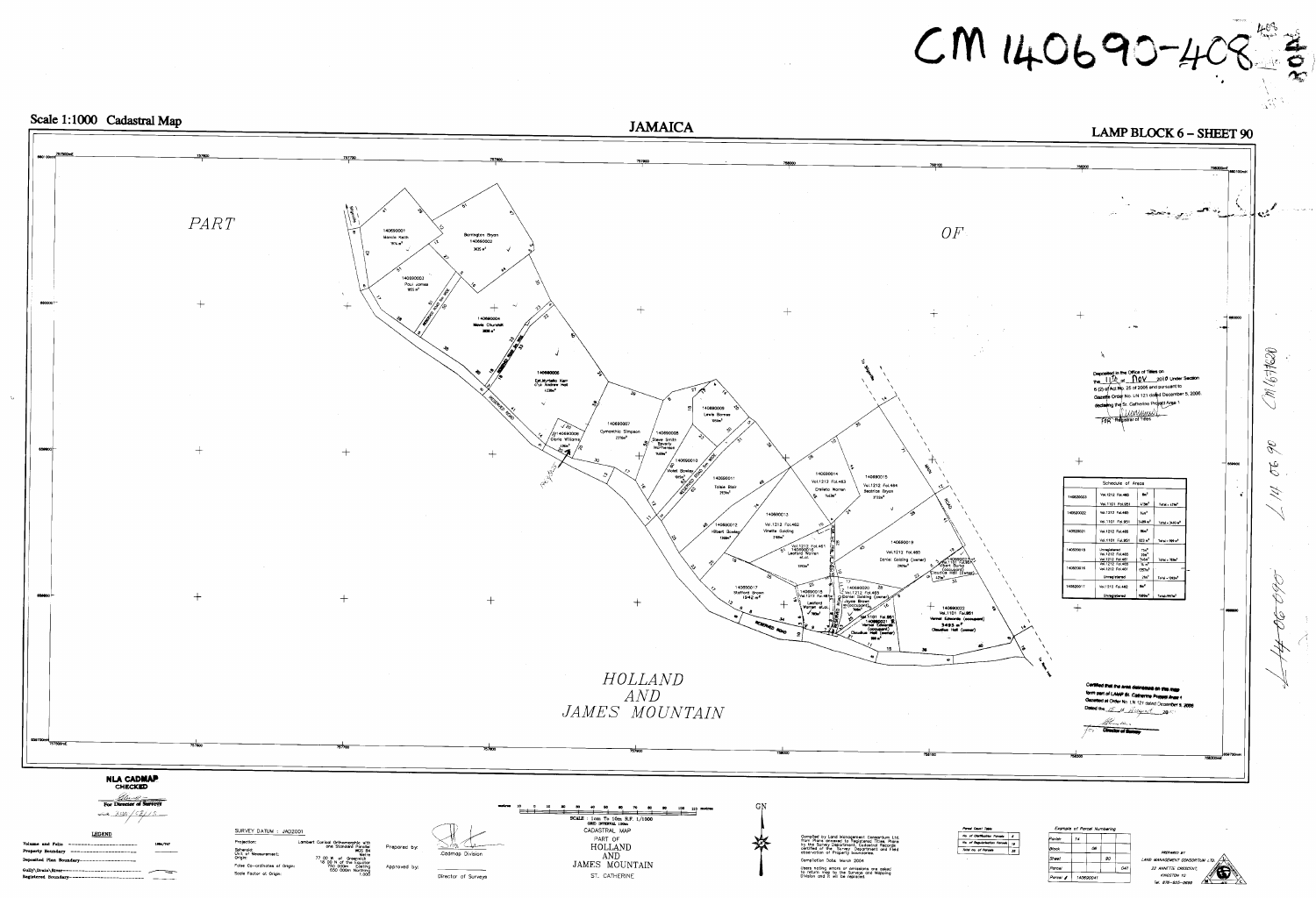![](_page_13_Figure_0.jpeg)

![](_page_13_Figure_1.jpeg)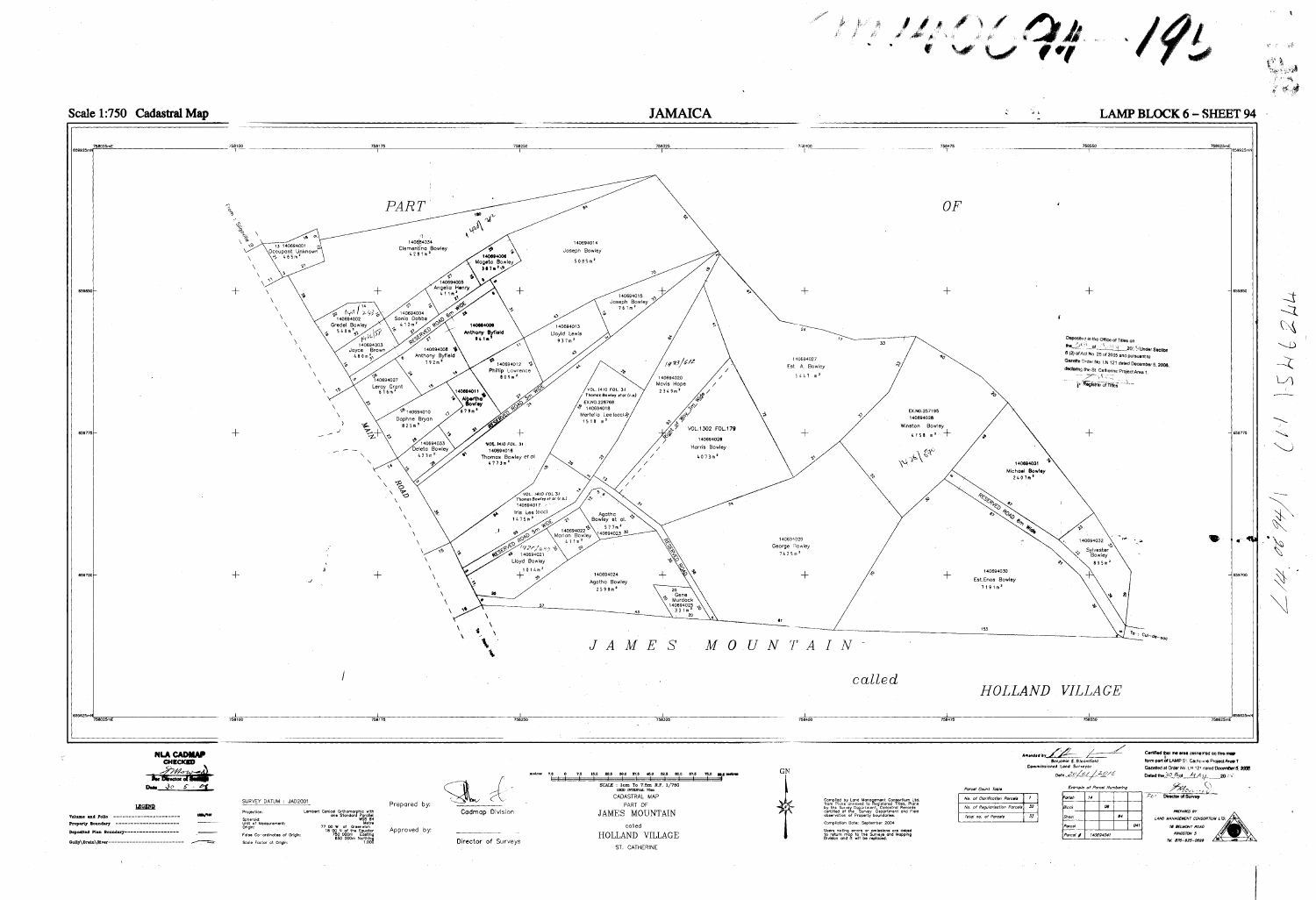![](_page_14_Figure_0.jpeg)

![](_page_14_Figure_1.jpeg)

 $C1114062222$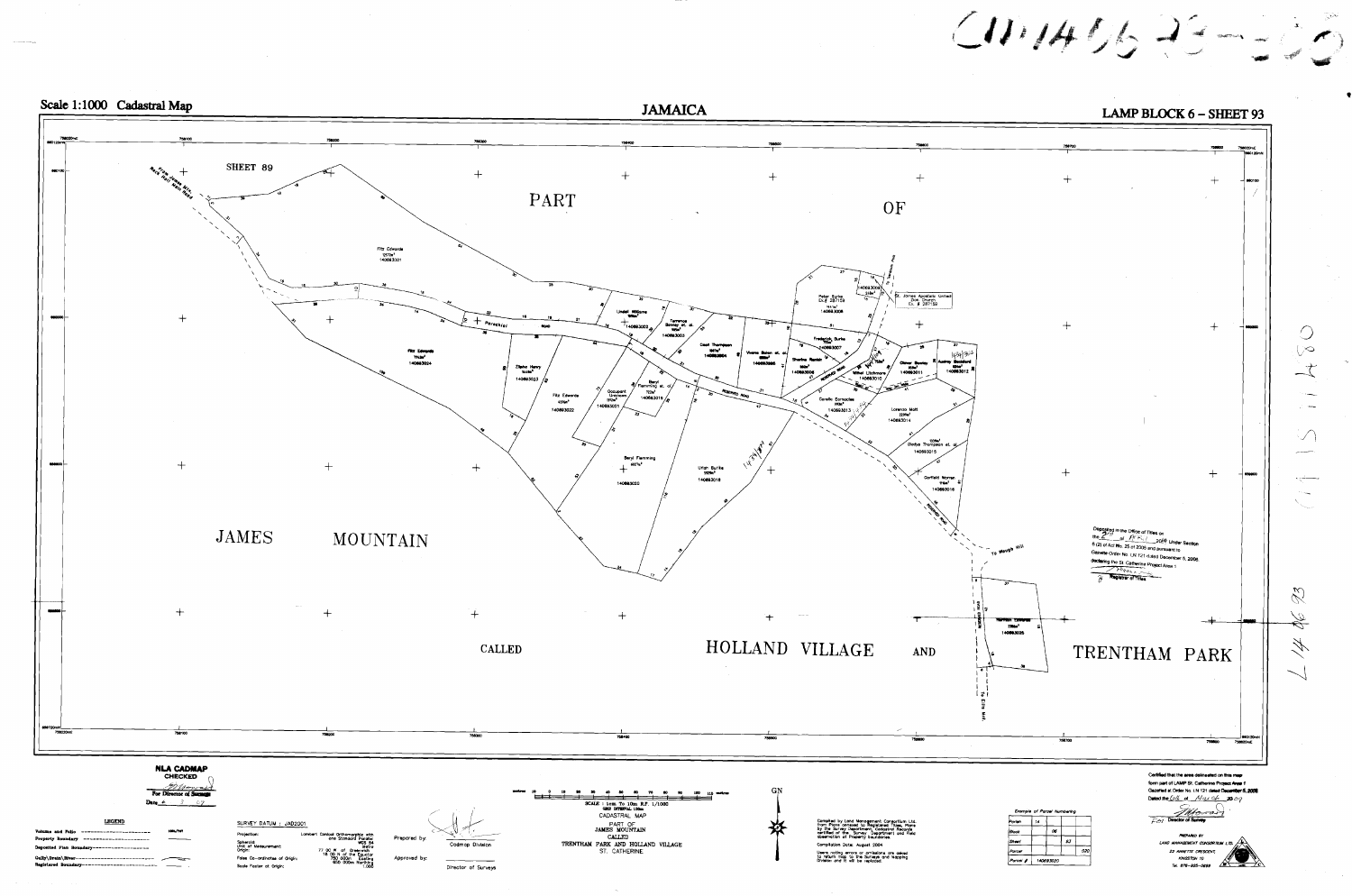![](_page_15_Figure_0.jpeg)

# Scale 1:1000 Cadastral Map

U

Property Boundary -----------------------Deposited Plan Boundary--------------------Registered Boundary------------------------ ---------

Spheroid:<br>Unit of Measurement:<br>Origin: Folse Co-ordinates of Origin: Scale Factor at Origin:

Metre metre<br>18 00 N of Greenwich<br>18 00 N of the Equator<br>750 000m Easting<br>650 000m Northing<br>1,000 Approved by:

# $CM140671 - 44$

# **JAMAICA**

Director of Surveys

وليستبطئ

![](_page_15_Figure_11.jpeg)

758100

Users noting errors or omissions are asked<br>to return map to the Surveys and Mapping<br>Division and it will be replaced,

Parcel Count Table

Total no. of Parcela

No. of Clorification Parcels  $\begin{array}{|c|c|c|c|c|}\n\hline\n\end{array}$ 

No. of Regularisation Parcels | 1

- 12

form part of LAMP St. Catherine Project Area 1 Gazetted at Order No. LN 121 dated December 5, 2006. Dated the 15Kol Ulay 2007  $\frac{f_{\text{A}}}{f_{\text{OY}}}$  Director of Survey Example of Parcel Numbering

 $041$ 

Parish

|Block

Sheet

Parcel

 $|P$ arcel  $\#$ 

140671041

**NLA CADMAP** 

**CHECKED** Browar

For Director of Surveys Date  $12 + 3 + 2002$ 

> PRFPARED AY LAND MANAGEMENT CONSORTIUM LTD.  $\begin{matrix} \begin{matrix} 1 \end{matrix} \\ \begin{matrix} 2 \end{matrix} \end{matrix}$ 22 ANNETTE CRESCENT, **KINGSTON 10** Tel. 876-925-0699

Certified that the area delineated on this map

 $M \frac{1}{100}$   $70$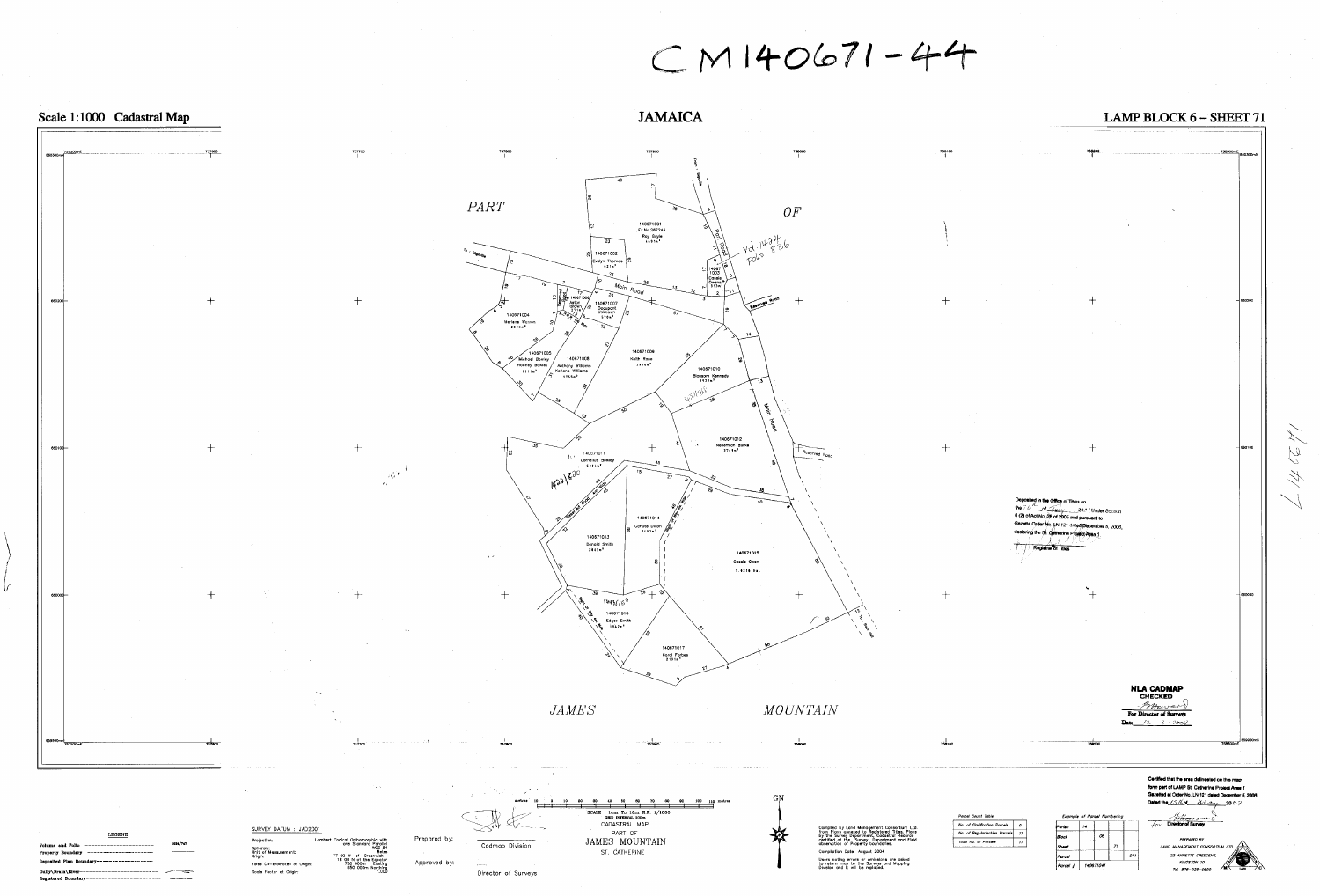![](_page_16_Figure_0.jpeg)

Scale 1:750 Cadastral Map

 $CM140672 - 82$ 

|                                                                                                            |                                   |   | Percel A                  |    | 140502000 |    |
|------------------------------------------------------------------------------------------------------------|-----------------------------------|---|---------------------------|----|-----------|----|
| etting arrors or amissions are asked<br>in map to the Surveys and Mapping<br>and it will be replaced.      |                                   |   | Parout                    |    |           |    |
| tion Date: July 2003                                                                                       | Total no. of Parcels              | 9 | <b>Sheet</b>              |    |           | 02 |
| Survey Department, Codastral Records<br>of the Survey Department and Field<br>tion of Property boundaries. | No. of Regularisation Parcels   9 |   | Block                     |    | œσ        |    |
| d by Land Management Consortium Ltd.<br>ans annexed to Registered Titles, Plans                            | No. of Clarification Parcels      | 0 | Parish                    | 14 |           |    |
|                                                                                                            | Parcel Count Table                |   | Example of Parcel Numberi |    |           |    |

 $\mathcal{L}$ 

 $\mathcal{N}% _{0}$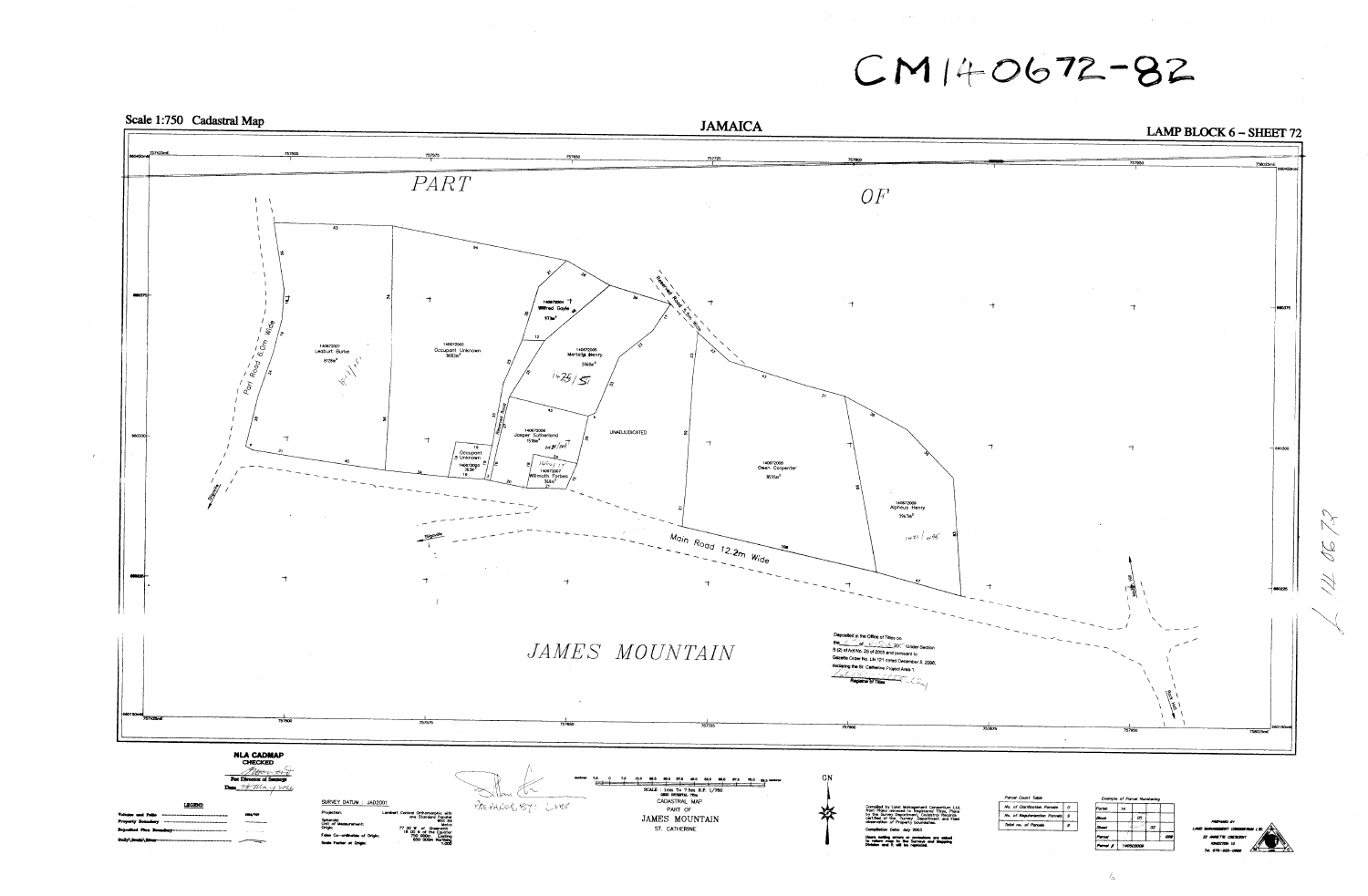![](_page_17_Figure_0.jpeg)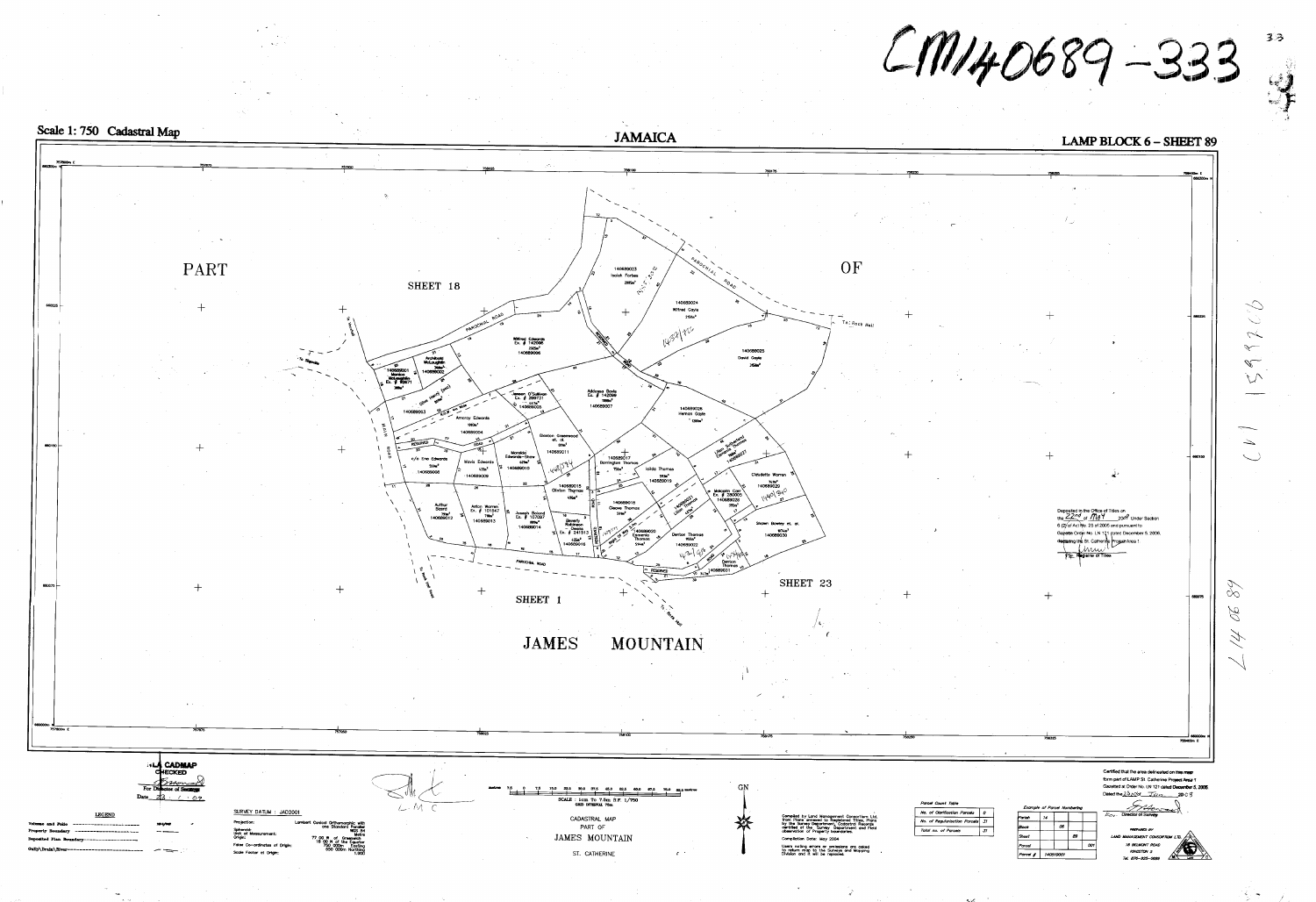![](_page_18_Figure_0.jpeg)

| ----------------------<br><b>slume and Folic</b> | łШ              |
|--------------------------------------------------|-----------------|
| roperty Boundary ----------------------          |                 |
| sposited Plan Boundary------------------         | $\mu$ and $\mu$ |
| ully\Drain\River-------------------------        |                 |
| egistered Boundary-------------------------      |                 |

 $\sim 10^{10}$   $\sim$ 

أنفر الأنابي والمحارب والمتابعة والمتابعة والمستقر والداري

وأراب المحفف  $\sim 10^{11}$  km  $^{-1}$ 

 $77110673 - 168$ 

LAMP BLOCK  $6$  – SHEET 73

756100 766130m E 880750 - 660600  $\sim 100$   $\mu$ 6 (2) of Act No. 25 of 2005 and pursuant to Gazette Order No. LN 121 dated December 5, 2006. declaring the St. Catherine Project Area 1. Registrar of Titles - 660450 - $rac{1}{256100}$ Certified that the area delineated on this map

| Parcel Count Table            |  |
|-------------------------------|--|
| No. of Clarification Parcele  |  |
| No. of Regularisation Parcels |  |
| Total no. of Parcela          |  |

| Parish        | 14        |    |    |     |  |
|---------------|-----------|----|----|-----|--|
| <b>B</b> lock |           | øs |    |     |  |
| Sheet         |           |    | 73 |     |  |
| Porcel        |           |    |    | 010 |  |
| Parcel #      | 140873010 |    |    |     |  |

form part of LAMP St. Cetherine Project Area 1 Gazetted at Order No. LN 121 dated December 5, 2006. Dated the 4th of December 2007

**Charles Community**  $F_{\rho}$ 

**PREPARED BY** LAND MANAGEMENT CONSORTIUM I 22 ANNETTE CRESCENT, **KINGSTON 10** 7al. 876-825-0899

![](_page_18_Picture_20.jpeg)

![](_page_18_Picture_21.jpeg)

 $\frac{1}{2}\bigvee\limits_{\mathbf{G}}\mathbf{G}_{\mathbf{G}}$ 

∨∾

 $\mathcal{N}$ 

 $\sqrt{ }$ 

 $\sim$   $\sim$ 

 $26$ 

 $\bigvee$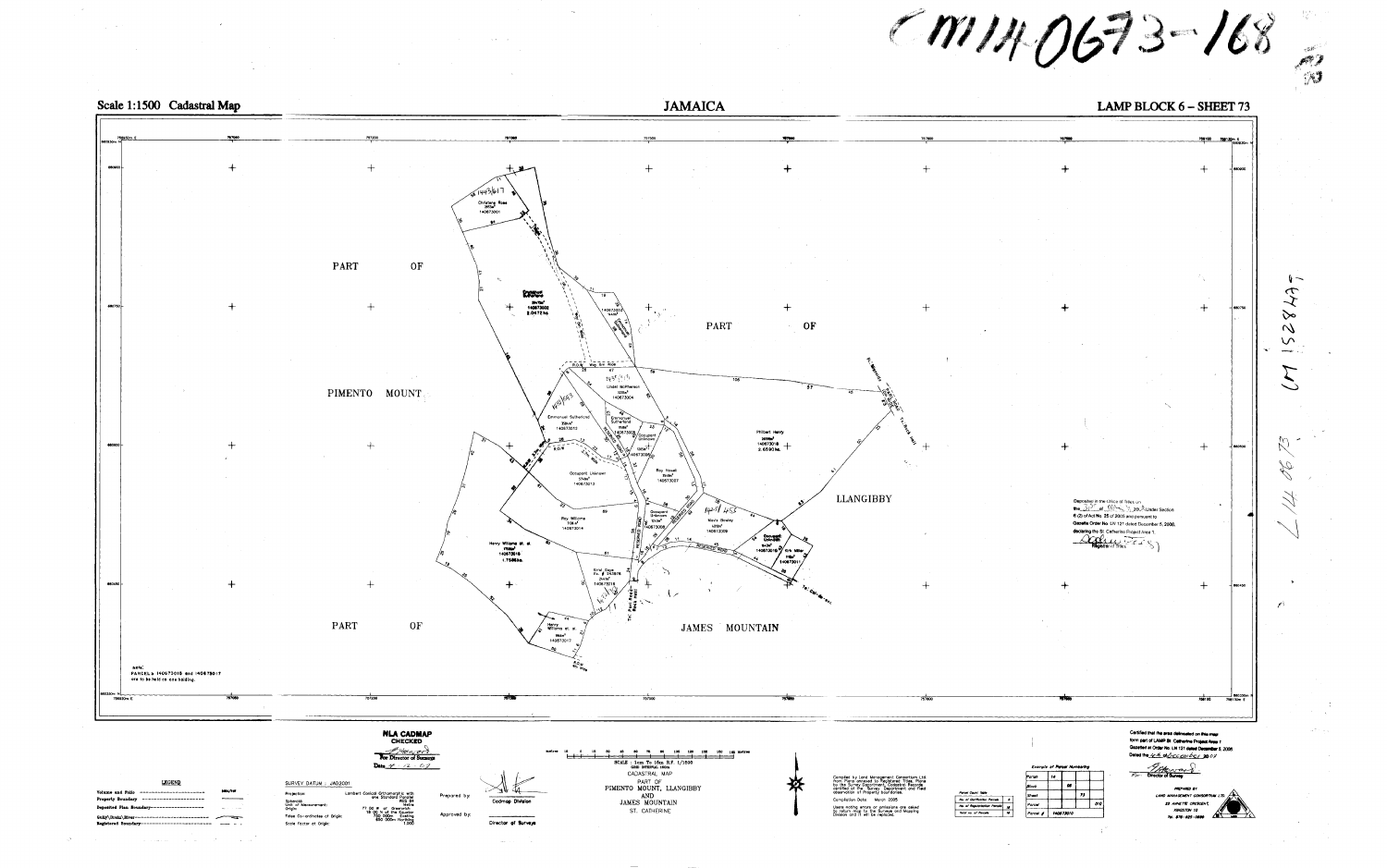![](_page_19_Figure_0.jpeg)

![](_page_19_Figure_1.jpeg)

 $CM140675 - 214$ 

**JAMAICA** 

![](_page_19_Figure_10.jpeg)

不呼下

 $\Delta$ 

 $\left($   $\vee$